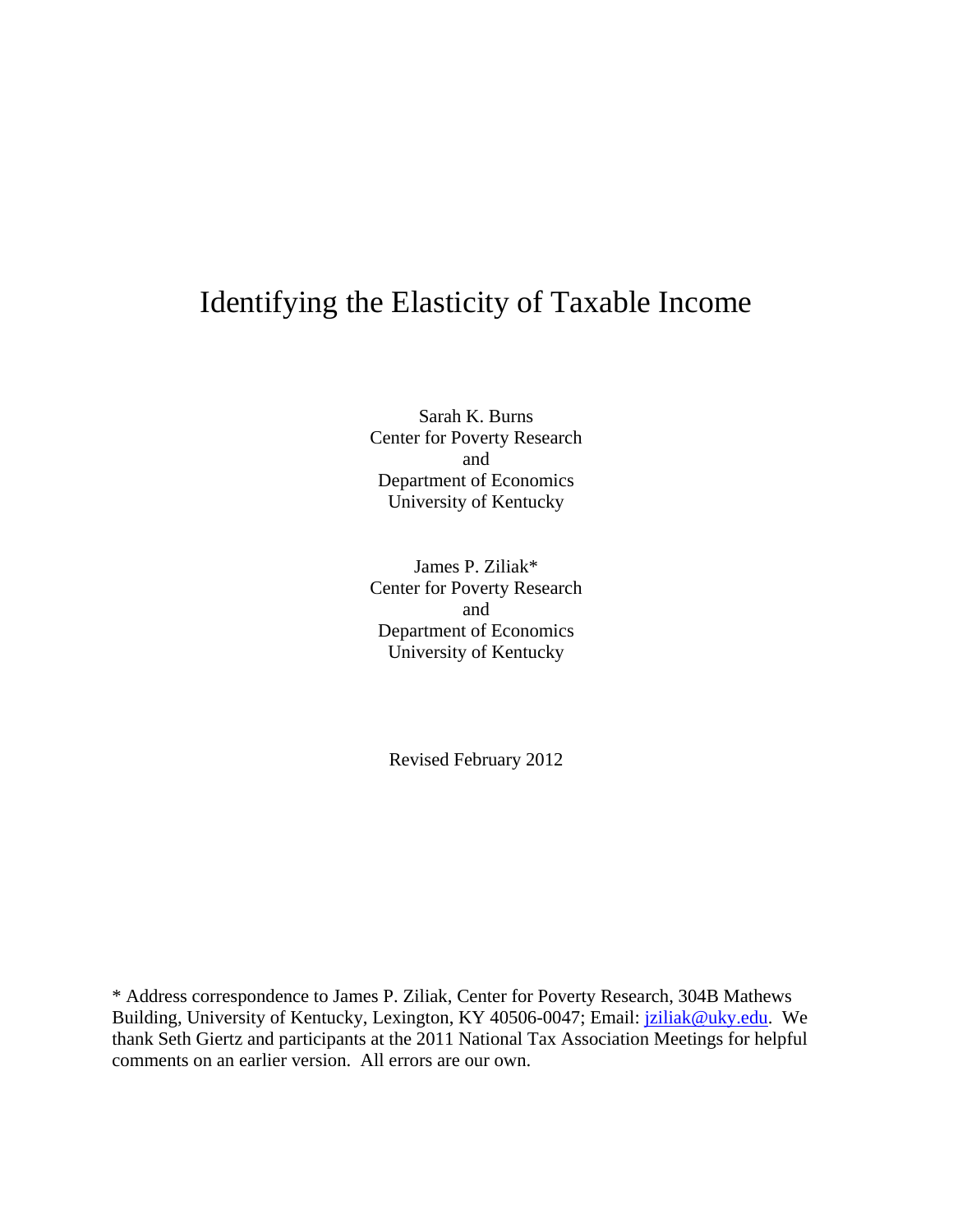## **Abstract**

We provide a systematic analysis of the elasticity of taxable income to key economic and statistical decisions by drawing on publically available repeated cross-section data from the Annual Social and Economic Supplement of the Current Population Survey for survey years 1980-2009. We first estimate a canonical model with two-year matched panels of CPS data, where we find elasticity estimates in the range of 0.1 to 0.4, which are in line with tax-panel based papers. The estimates, however, are sensitive to variations in the specification including the time period investigated, additional demographics, the weighting scheme, and nonrandom sample selection. Next the data are employed as a pseudo panel where we apply a grouping instrumental variables estimator adopted from the labor supply literature. Identification of the grouping estimator hinges on the differential impact of numerous tax reforms across birth-year and education cohorts. The estimated elasticity of taxable income is generally negative under this alternative identification scheme. A complimentary analysis of male and female labor supply models yields positive compensated and uncompensated wage elasticities for the grouping estimator, suggesting that the additional variation in the underlying wage structure over and above tax reforms is a crucial source of identification not available in the standard elasticity of taxable income model.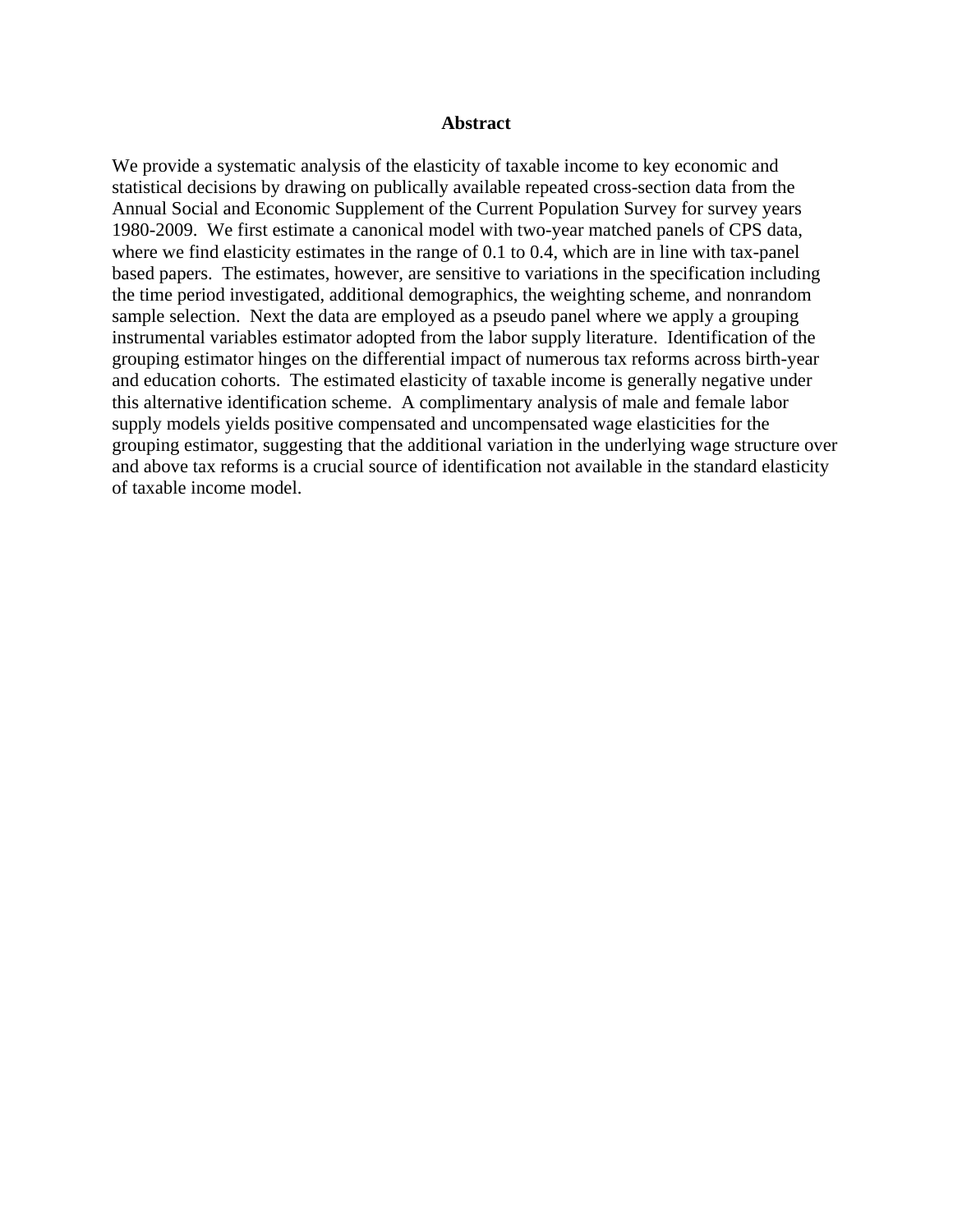Understanding how taxable income responds to marginal tax rates has become a focal outcome of interest to those concerned with tax reform and the optimal design of the income tax and transfer system (Saez 2001; Brewer, Saez, and Shepherd 2010). For example, given the shape of the income distribution, how responsive income is to changes in the marginal tax rate determines the optimal revenue-maximizing rate of taxation for high earners—that tax rate where revenue is likely to fall with incremental increases in the marginal tax rate—sometimes known as the Laffer tax based on the supply-side debates in the 1980s. This implies that the greater the behavioral response the lower the optimal top marginal tax rate. There now exists a fairly substantial literature estimating the so-called elasticity of taxable income (ETI), and while the range on these estimates has converged over time towards a modal estimate of 0.25, a clear consensus has yet to be reached (Auten and Carroll 1999; Gruber and Saez 2002; Kopczuk 2005; Heim 2009; Giertz 2010; Saez, Slemrod, and Giertz 2011).

The canonical ETI model regresses the log change in annual income on the log change in the net-of-tax share, defined as one minus the marginal tax rate, while controlling for initial period income in order to admit mean reversion in income (Auten and Carroll 1999). In this framework the log change in the net-of-tax share is likely to be endogenous, and as a solution to this problem, Gruber and Saez (2002) implemented a clever instrument that exploits changes in tax policy to identify the ETI. This is found by calculating the marginal tax rate a person would face in year two if income from year one increased solely due to inflation, and then taking the log ratio of one minus the predicted year-two rate over one minus the actual year-one rate. The validity of the instrument hinges on the identifying assumption that the synthetic year-two tax rate reflects changes in policy alone and not a behavioral response to the policy reform.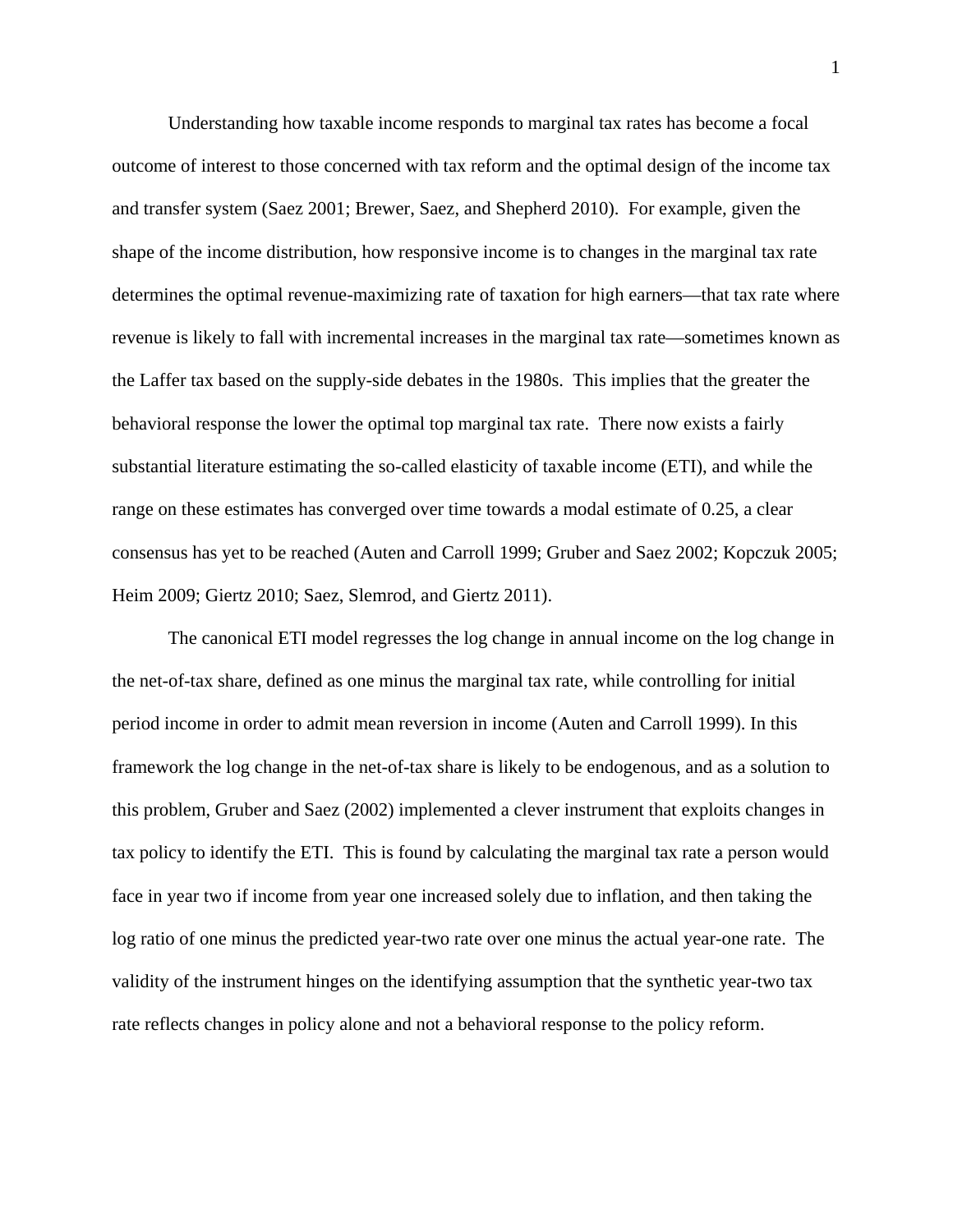This identification scheme differs from approaches commonly found in the labor supply and taxation literature, which tends to either exploit the nonlinearity of the tax code, socioeconomic exclusion restrictions in the first stage, or time-series restrictions on the model control variables and error term (Hausman 1981; MaCurdy, Green, and Paarsch 1990; Ziliak and Kniesner 1999, 2005; Moffitt and Wilhelm 2000; Keane 2011). In the static cross-sectional model that regresses hours of work on the after-tax wage and virtual income, instruments for the wage and nonlabor income terms include variables found in a standard Mincer wage equation such as the age composition of children, interactions of age and education, higher powers of age and education, along with other variables such as family background. With access to panel data, identification is achieved by imposing restrictions on the time-series of the model error term (e.g. rational expectations), and using lags of the endogenous variables as instruments, along with higher-order powers of time-varying demographics. With repeated cross-sectional data, a Wald estimator on grouped data, typically grouped by date of birth or date-of-birth and education, has been a promising avenue of identification, even in the presence of lagged dependent variables (Angrist 1991; Blundell, Duncan, and Meghir 1998; Vella and Verbeek 2005). In each of these cases identification comes from the structure of the economic model and implicitly, but not explicitly, on policy reforms as in Gruber and Saez (2002), and thus the validity of the instrumental variable estimator hinges on whether the exclusion assumptions of the economic model hold.

In this paper we provide a systematic analysis of the elasticity of taxable income to key economic and statistical decisions by drawing on repeated cross-section data from the Annual Social and Economic Supplement of the Current Population Survey (CPS) for survey years 1980-2009. Twenty-five years ago Mroz (1987) published a seminal paper on how the wage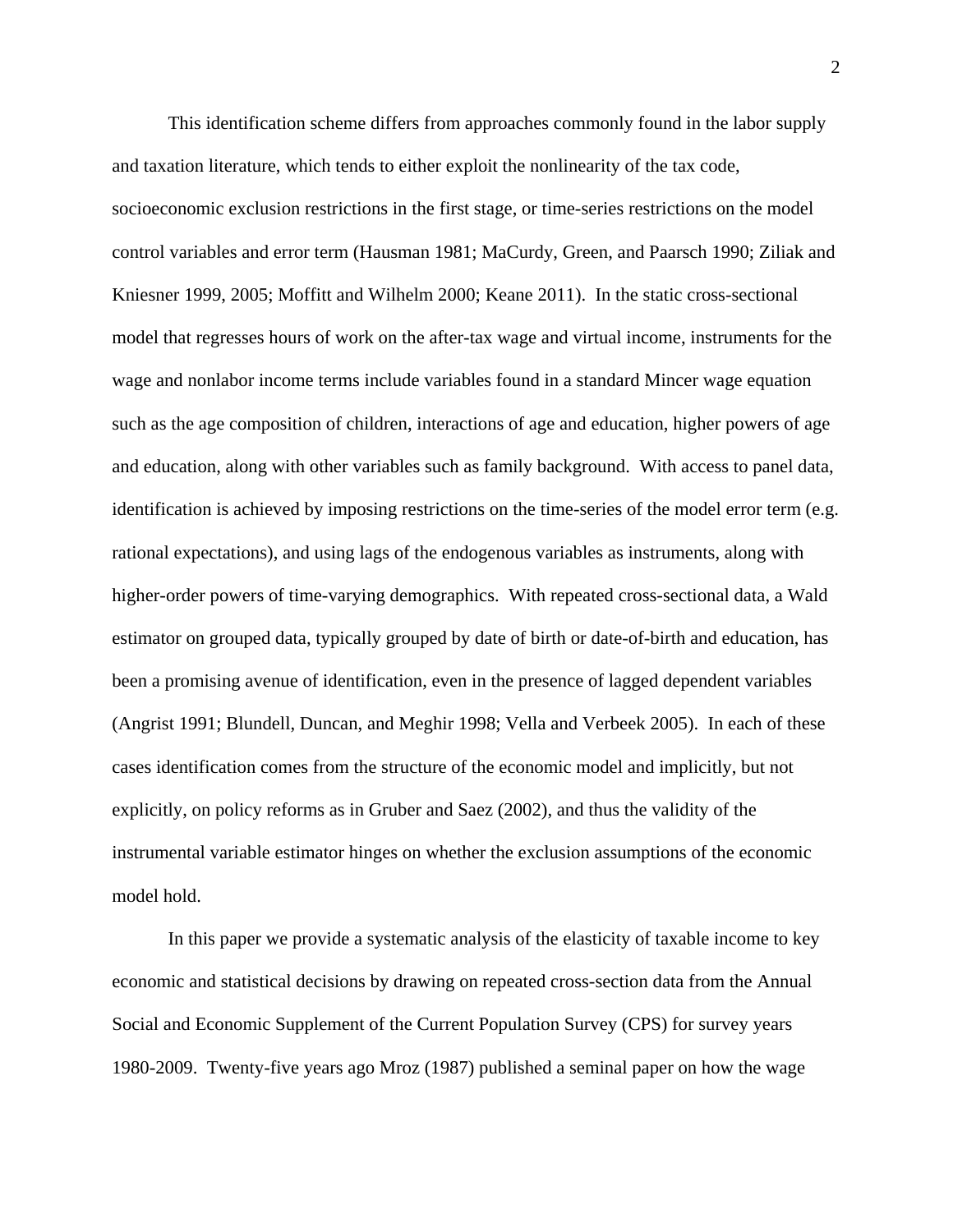effects of married women's labor supply varied dramatically depending on whether and how one controlled for nonrandom selection into work as well as to alternative exclusion restrictions in the instrument set for wages. This was followed up a decade later by Blundell, Duncan, and Meghir (1998) who showed that it was possible to exploit the differential effects of tax reforms and changes in the wage structure across cohorts, while controlling for nonrandom selection into work, to better identify the labor supply response to after-tax wages. Perhaps surprisingly, these insights have not been applied to the burgeoning literature on the elasticity of taxable income.

With few exceptions, the ETI literature over the past decade uses some variant of taxpayer panel data. The advantage of a panel of tax returns is the quality of data for measuring income and the attendant tax liability, coupled with the fact that panels follow the same person over time, making it readily transparent to model income changes controlling for mean reversion. This is weighed against limitations such as the fact that the tax data are often not publically available, they have limited demographic information, they do not necessarily capture the low end of the distribution because many poor have frequent non-filing episodes, and thus the data may suffer from attrition bias. On the contrary, publically available CPS data have extensive demographic information, and are less likely to suffer from problems of attrition. Indeed, Saez, et al. (2011) note that the benefits of panel analysis relative to repeated cross-section analysis may be exaggerated and that repeated cross-section analysis could provide a more robust and transparent approach to identifying the ETI. To our knowledge this is the first application of the CPS to the ETI literature.<sup>1</sup> Importantly, it is possible to link upwards of 50 percent of the sample across two waves permitting the application of Gruber-Saez type identification strategies. That

 $\overline{a}$ 

 $1$  Singleton (2011) uses income data from the Social Security Detailed Earnings Record matched with the CPS. This analysis attempts to identify the response of earnings (not income) to tax changes through the marriage penalty relief provision contained in the 2001 Economic Growth and Tax Relief Reconciliation Act. Demographic data obtained from the CPS are used to control for observable differences in his treatment and comparison groups.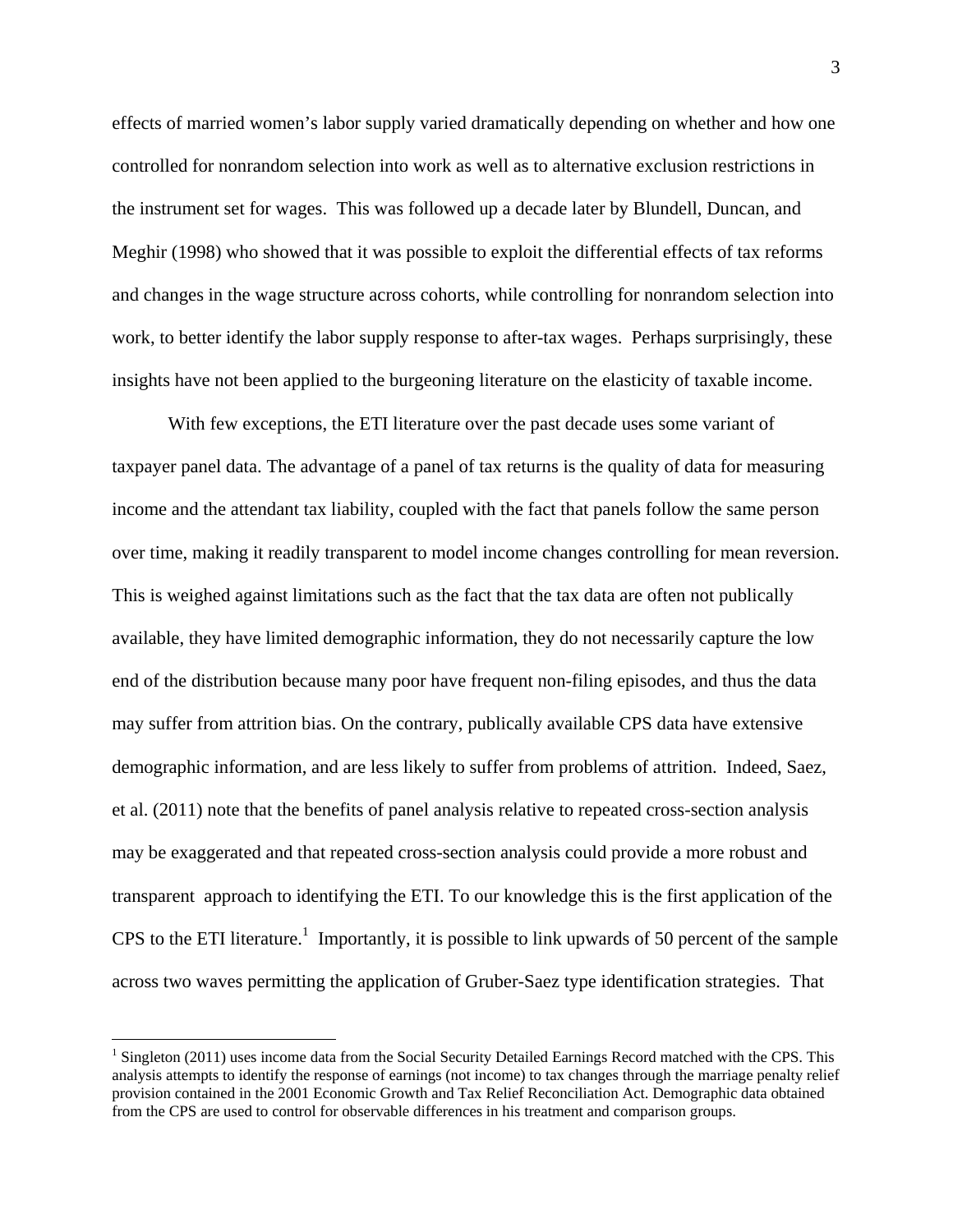is, CPS respondents are in the sample for four months, out for eight months, and in for four more months. This means it is possible to create a series of two-year panels, which enables us to estimate models of log income change that defines most of the ETI literature.

Using the predicted log change in the after-tax share, we closely replicate the base-case estimates of Gruber and Saez (2002) of an ETI just under 0.2 for broad income and 0.4 for taxable income over the 1979-1990 period. We then subject the baseline model to a number of alternative assumptions including time period, income controls, calculation of tax rates, heterogeneity across race and family structure, and possible non-random sample selection. For the latter, it is standard in the ETI literature to truncate low-income families from the sample, e.g. with incomes below \$20,000 in Auten and Carroll (1999), or \$10,000 in Gruber and Saez (2002), under the assumption that this truncation is likely to impart little bias in the ETI. However, it has long been known in labor supply that nonrandom selection into the labor force may be economically important, at least for some groups (Mroz 1987; Blundell, et al. 1998). Thus we append to our models a standard sample selection correction proposed by Heckman (1979). Across these additional specifications, we find a wide divergence of estimates, from large negative values to large positive values.

Next the data are employed as a repeated cross-section, but rather than using a difference in difference approach that defines treatment and comparison groups based upon income or tax brackets (top 1% versus the next 9% for example), we apply the grouping estimator proposed by Blundell, Duncan, and Meghir (1998) for the estimation of labor supply elasticities using tax reforms. In doing so, we exploit the differential impact of numerous tax reforms as well as the differential changes in income across birth-year and education cohorts. We consider how the ETI changes when we control for cohort effects, cohort and time effects, and lags of the dependent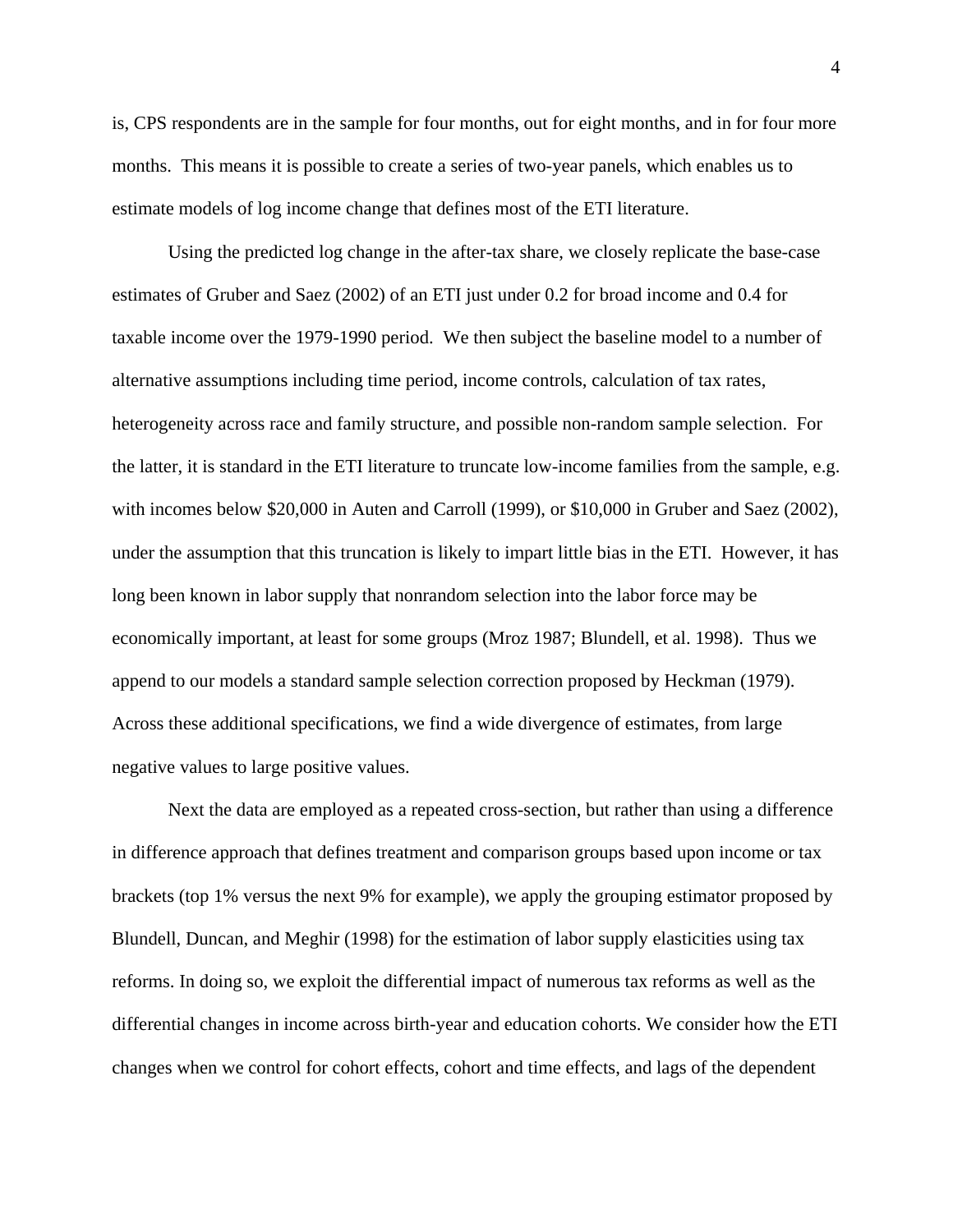variable. With the comprehensive specification we consistently find negative estimates of the ETI. We then estimate standard labor supply models for men and women separately using the Blundell, et al (1998) identification strategy where we obtain results consistent with economic theory and within the range typically reported in the literature. This suggests that technological change and other factors affecting the pre-tax wage structure differentially across cohorts provide an important source of variation not present in the standard ETI framework. The variation offered by tax reforms in isolation over and above a generic time effect does not appear to be sufficient to identify the ETI in the cohort framework.

## **II. Estimating the Elasticity of Taxable Income**

The canonical approach to estimating the effect of taxation on labor supply is to assume that a taxpayer maximizes a utility function over a composite consumption good *c* and hours of work *h*,  $U(c, h)$ , subject to a budget constraint of  $c = wh + V + N - T(wh + N)$ , where *V* is nontaxable nonlabor income, *N* is taxable nonlabor income, *w* is the pre-tax hourly wage rate, *T(.)* is the tax function, and the price of consumption has been normalized to 1. Solving the optimization problem results in an optimal hours of work function of  $h(w(1-\tau),N^{\nu})$ , where  $\tau$  is the marginal tax rate and  $N^{\nu}$  is virtual nonlabor income  $N + V + \tau w h - T(.)$ , which is that level of compensation needed to make the worker behave as if they faced a constant marginal tax rate on all taxable income. In this framework, both the after-tax wage and virtual nonlabor income are treated as endogenous in estimation since the tax rate an individual faces is an implicit function of hours of work. Feldstein (1995) argued that this approach missed other behavioral responses to tax law changes such as shifting compensation from taxable to nontaxable income, or changes in the timing of compensation. Instead, he posited that workers preferences were over consumption and an income supply function, *y*, *U(c,y)*, and solving the revised optimization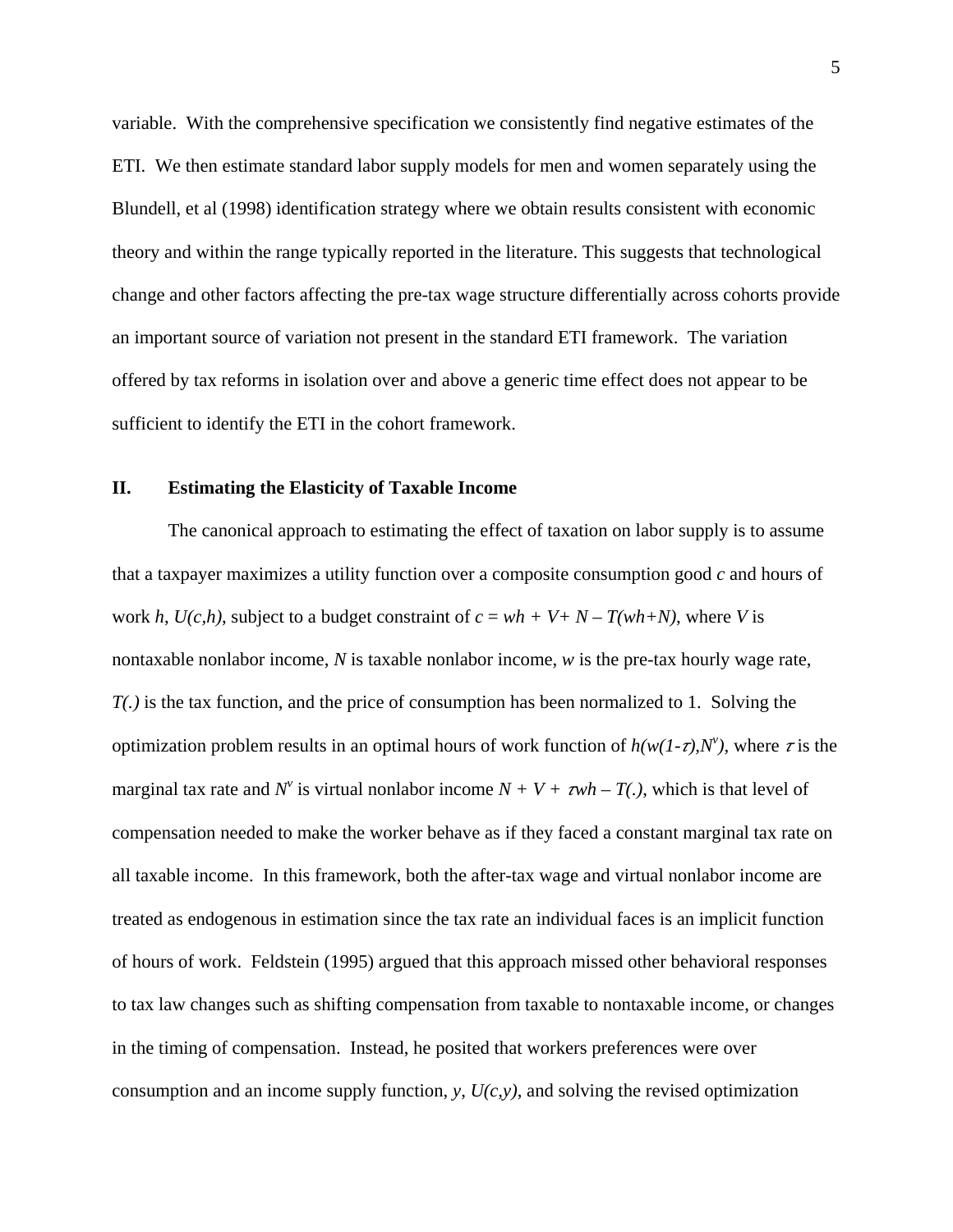problem resulted in an income supply function of  $y(1 - \tau, N^{\nu})$  that depends on the net-of-tax share  $(1-z)$  and virtual nonlabor income. Like the labor supply predecessor, both the net-of-tax share and virtual incomes are treated as endogenous in estimation.

Gruber and Saez (2002) extended the Feldstein approach by motivating the income supply model within the context of the Slutsky equation in elasticity form, which relates how income supply responds to infinitesimal changes in net-of-tax shares and captures both substitution and income effects of tax law changes. For the empirical counterpart of their model they replaced the continuous time derivative from the Slutsky equation with a discrete time change from period *t-1* to *t*:

(1) 
$$
\Delta l n y_{it} = \beta \Delta l n (1 - \tau_{it}) + \gamma \Delta l n N_{it}^{\nu} + \varepsilon_{it},
$$

where  $\Delta l n y_{it} = l n y_{it} - l n y_{it-1}$ ,  $\Delta \ln(1 - \tau_{it}) = \ln(1 - \tau_{it}) - \ln(1 - \tau_{it-1})$ , and  $\Delta l n N_{it}^{\nu} =$  $ln N_{it}^{\nu} - ln N_{it-1}^{\nu}$ . In log first difference form  $\beta$  is the compensated ETI. As Gruber and Saez found that  $\gamma$  was near zero, or that income effects were small, most of the subsequent literature has ignored income effects in their empirical applications and thus remain silent on distinguishing whether the ETI reflects compensated or uncompensated effects. We follow the recent work and ignore income effects for the ETI model, but return later to this issue when we present labor supply estimates.

The actual empirical model estimated in the literature is more akin to

(2) 
$$
\Delta l n y_{it} = \beta \Delta l n (1 - \tau_{it}) + \delta f(y_{it-1}) + x_{it} \theta + \mu_t + \varepsilon_{it},
$$

where  $f(y_{it-1})$  is some function of lagged income such as the log of income or a spline in income to control for mean reversion in income growth as well as trends in inequality,  $x_{it}$  is a vector of demographics such as marital status and age, and  $\mu_t$  is a control for aggregate time effects such as a linear trend or time dummies. Because the standard OLS assumption that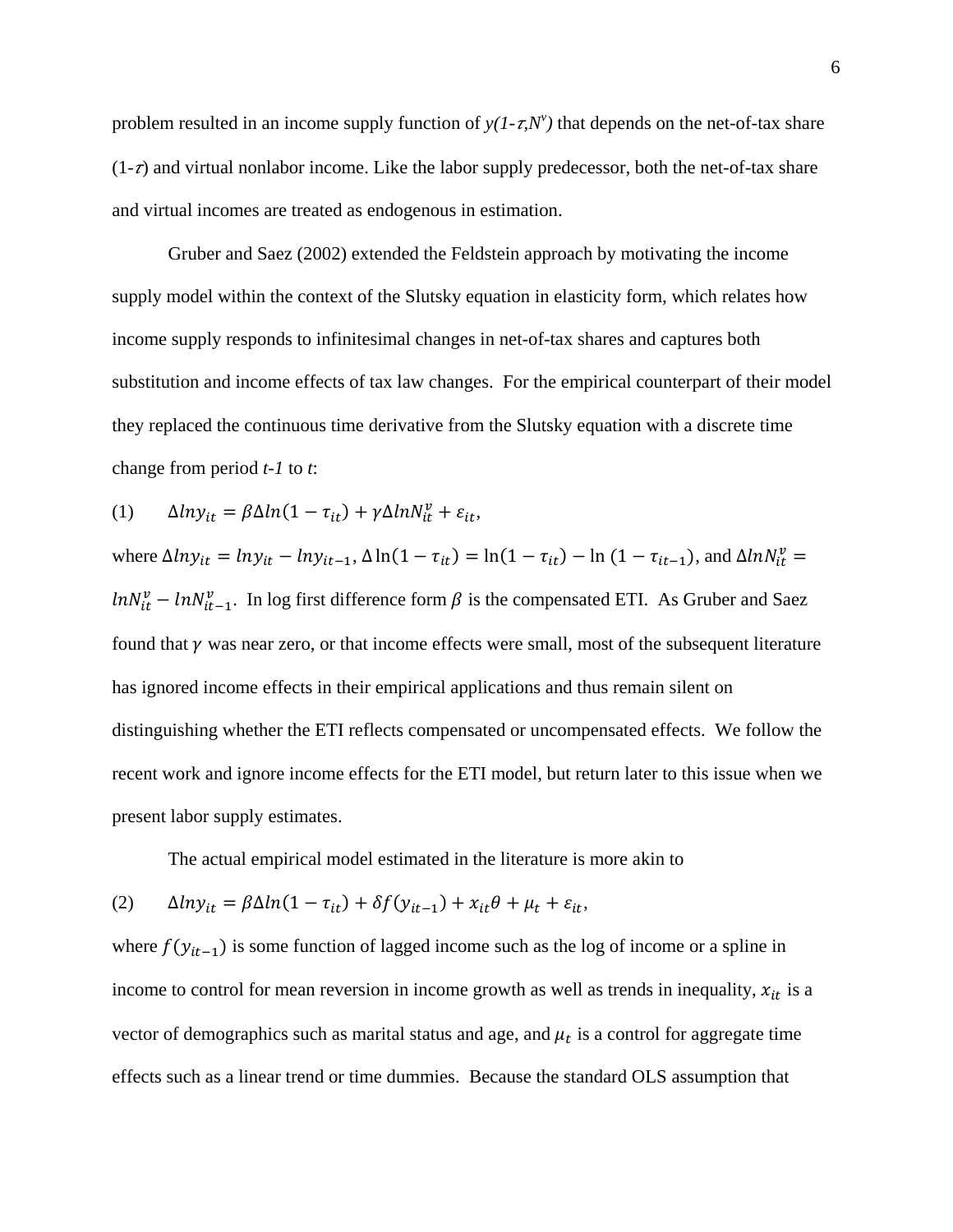$E[\Delta \ln(1 - \tau_{it}) \varepsilon_{it}] = 0$  is likely to be violated it is necessary to instrument for the endogenous regressor. Gruber and Saez (2002) propose an exactly identified model based on the instrument  $\Delta \ln (1 - \tau_{it}) = \ln(1 - \hat{\tau}_{it}) - \ln (1 - \tau_{it-1})$ , where  $\hat{\tau}_{it}$  is the marginal tax rate that the individual would face in year *t* if income in year *t* differed from its *t-1* value only by an inflation adjustment. This synthetic marginal tax rate is valid provided that it only reflects changes in tax law and not potentially endogenous behavioral responses to the tax law changes. In practice, equation (2) is estimated via weighted instrumental variables, where the weight is the initial year income of the individual, though there is some debate in the literature on the merits of income weighting (Saez, et al. 2011). We examine the sensitivity of the ETI to weighting, to demographic controls, to heterogeneity of responses across demographic groups, and to how one controls for initial income.

## **A. A Cohort-Based Approach to Estimating the ETI**

Instead of approximating the continuous time Slutsky equation with its discrete time analogue, an alternative to equation (1) is to specify a functional form for the static income supply model from the utility maximization problem

(3) 
$$
ln y = \beta ln(1 - \tau) + \gamma ln N^v + \varepsilon
$$

where all variables are now in log levels. This specification is akin to the typical static labor supply equation estimated in scores of papers, but with income replacing hours of work and the net-of-tax share replacing the after-tax wage. Again ignoring income effects, estimation of the model is complicated by the possible correlation of the net-of-tax share and the model error term. However, with access to repeated cross-sectional data on individuals *i* in time period *t* that can be grouped into cohorts *c* in time period *t*, we can make the following assumptions (Blundell, et al. 1998):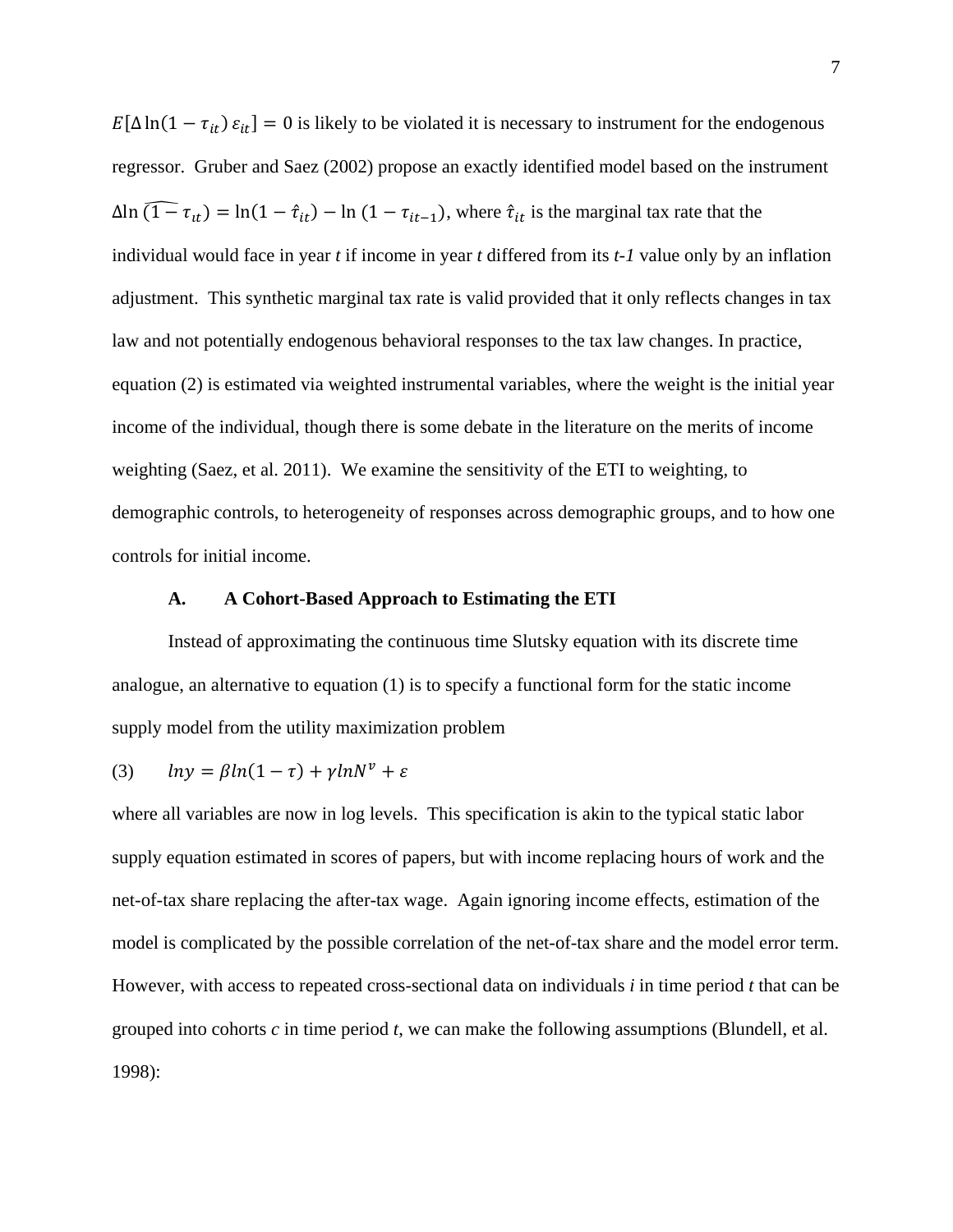$$
(A.1) \quad E[\varepsilon_{it}|c, t] = \alpha_c + \mu_t
$$

1

(A.2) 
$$
(E[\ln(1 - \tau_{it}) | c, t] - E[\ln(1 - \tau_{it}) | c] - E[\ln(1 - \tau_{it}) | t])^2 \neq 0
$$

Combined these assumptions say that provided unobserved differences in net-of-tax shares across groups can be characterized by a fixed cohort effect,  $\alpha_c$ , and a fixed time effect,  $\mu_t$ , (A.1) and that net-of-tax shares grow differentially across groups (A.2), we can apply weighted least squares to the transformed regression

$$
(4) \qquad ln\bar{y}_{ct} = \beta ln(1 - \bar{\tau}_{ct}) + \alpha_c + \mu_t + \varepsilon_{ct},
$$

where  $\bar{y}_{ct}$ ,  $1 - \bar{\tau}_{ct}$  are the cohort-year specific means of income and the net-of-tax share, and the weight in the regression is the number of observations in each cohort-year. $2$  This is a standard within estimator but applied to cohort-mean data rather than individual level data.

### B**. Accounting for Nonrandom Selection**

Estimating equation (4) will provide consistent estimates of the ETI under A.1 and A.2. However, as Blundell, et al. (1998) were interested in identifying the after-tax wage elasticity of labor supply among married women, a focal concern was possible nonrandom sample selection into work. The typical paper in the ETI literature truncates the data below some threshold-- \$20,000 in Auten and Carroll (1999), \$10,000 in Gruber and Saez (2002)—and maintains the assumption that the data below the threshold are missing (conditionally) at random. This assumption precludes changes in labor force composition in response to tax reforms, and also drops many low-income families whose incomes tend to be highly volatile and increasingly so over the past three decades (Hardy and Ziliak 2011). To our knowledge this assumption has not

 $2$  Blundell, et al. (1998) note that instead one could implement the Wald estimator as an IV estimator on the individual-level data. Specifically, in the first stage one regresses the net-of-tax share on the cohort effects, time effects, and a full interaction of cohort and time effects, and then use the fitted value as an instrument in the second stage regression of log income on the log net-of-tax, along with the cohort and time effects, but not the interactions which serve as exclusion restrictions in the first stage.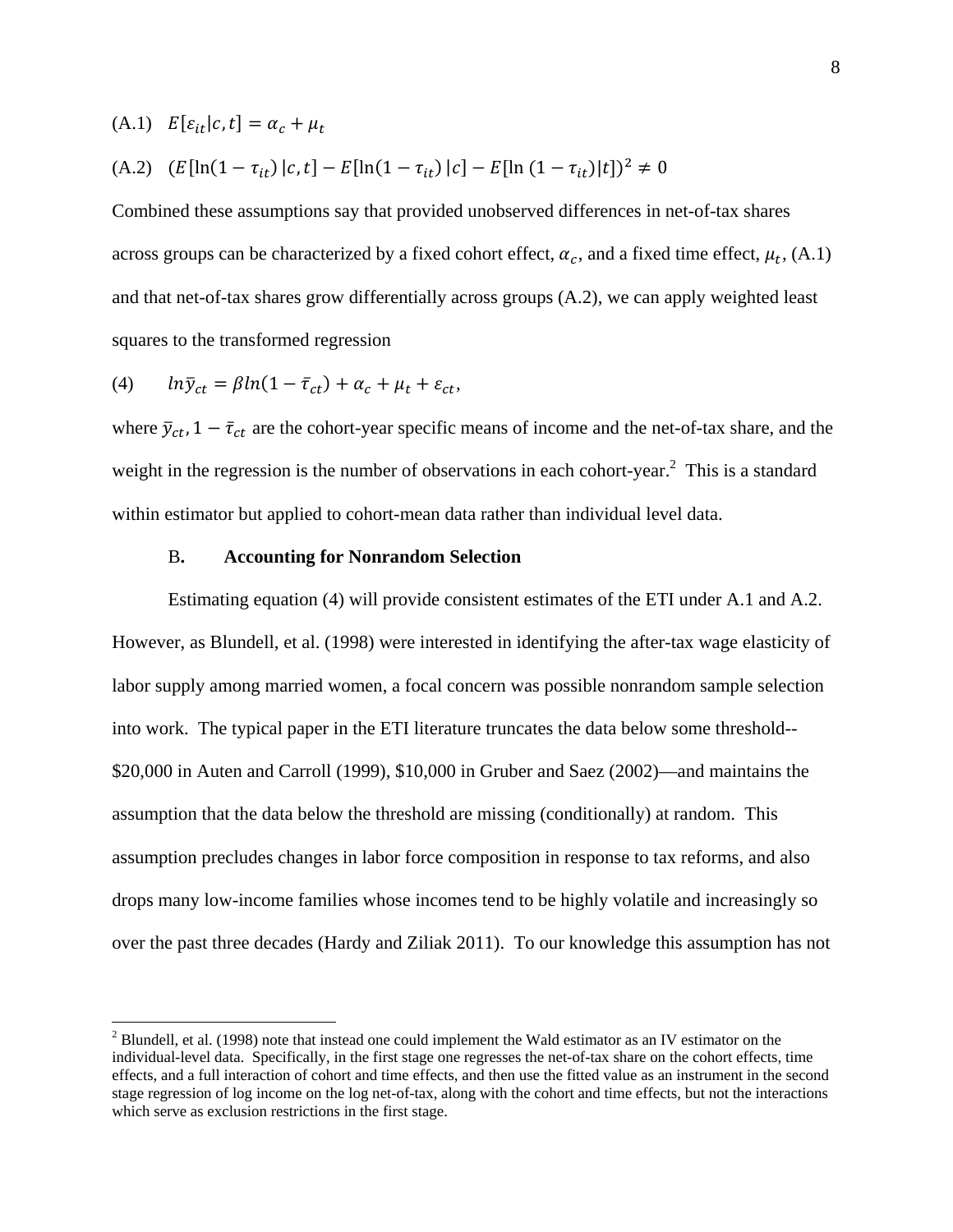been tested formally in the literature (though some authors have tested the robustness of results to alternative thresholds).

Continuing with our cohort specification in equation (4), we follow Blundell, et al. (1998) and revise assumptions A.1 and A.2

(A.1') 
$$
E[\varepsilon_{it}|c, t, z] = \alpha_c + \mu_t + \rho \lambda_{ct}
$$

(A.2') 
$$
(E[\ln(1 - \tau_{it}) | c, t, z] - E[\ln(1 - \tau_{it}) | c, z] - E[\ln(1 - \tau_{it}) | t, z] - \rho_{\tau} \lambda_{ct})^2 \neq 0
$$

where  $\lambda_{ct}$  is the inverse mills ratio ( $\lambda_{ct} = \frac{\phi(.)}{\phi(.)}$ ) evaluated at  $\Phi^{-1}(P_{ct})$ ,  $P_{ct}$  is the sample

proportion of a given cohort with incomes above the income threshold *z*, and  $\Phi^{-1}$  is the inverse normal distribution. Identification of the ETI now requires that incomes change differentially across groups, over time, and over changes in sample composition above the threshold *z*. Implementation of this estimator is straightforward. First calculate the sample proportion of each cohort-year with incomes above the threshold *z*, and compute the inverse mills ratio,  $\hat{\lambda}_{ct}$  =

$$
\lambda(\hat{P}_{ct})
$$
. Second apply weighted least squares to

(5) 
$$
ln \bar{y}_{ct} = \beta ln(1 - \bar{\tau}_{ct}) + \alpha_c + \mu_t + \rho \hat{\lambda}_{ct} + \varepsilon_{ct},
$$

where again the weights are the number of observations in a cohort-year and the means are computed for those with incomes above the threshold.

 Importantly, we note that controlling for nonrandom selection is not an issue specific to the cohort model. Indeed it may apply full force to the Gruber-Saez type specification, whereby in this case one would append to equation (2) a control function for nonrandom selection above the income threshold *z*,  $\hat{g}_{it}$ . For example, as Gruber and Saez require income to be in excess of \$10,000 in each year of their two-year panels, one approach to controlling for selection is to estimate a first stage probit model of the probability that income exceeds \$10,000 (in real terms) in both years, and construct the inverse mills ratio using the index function from the estimated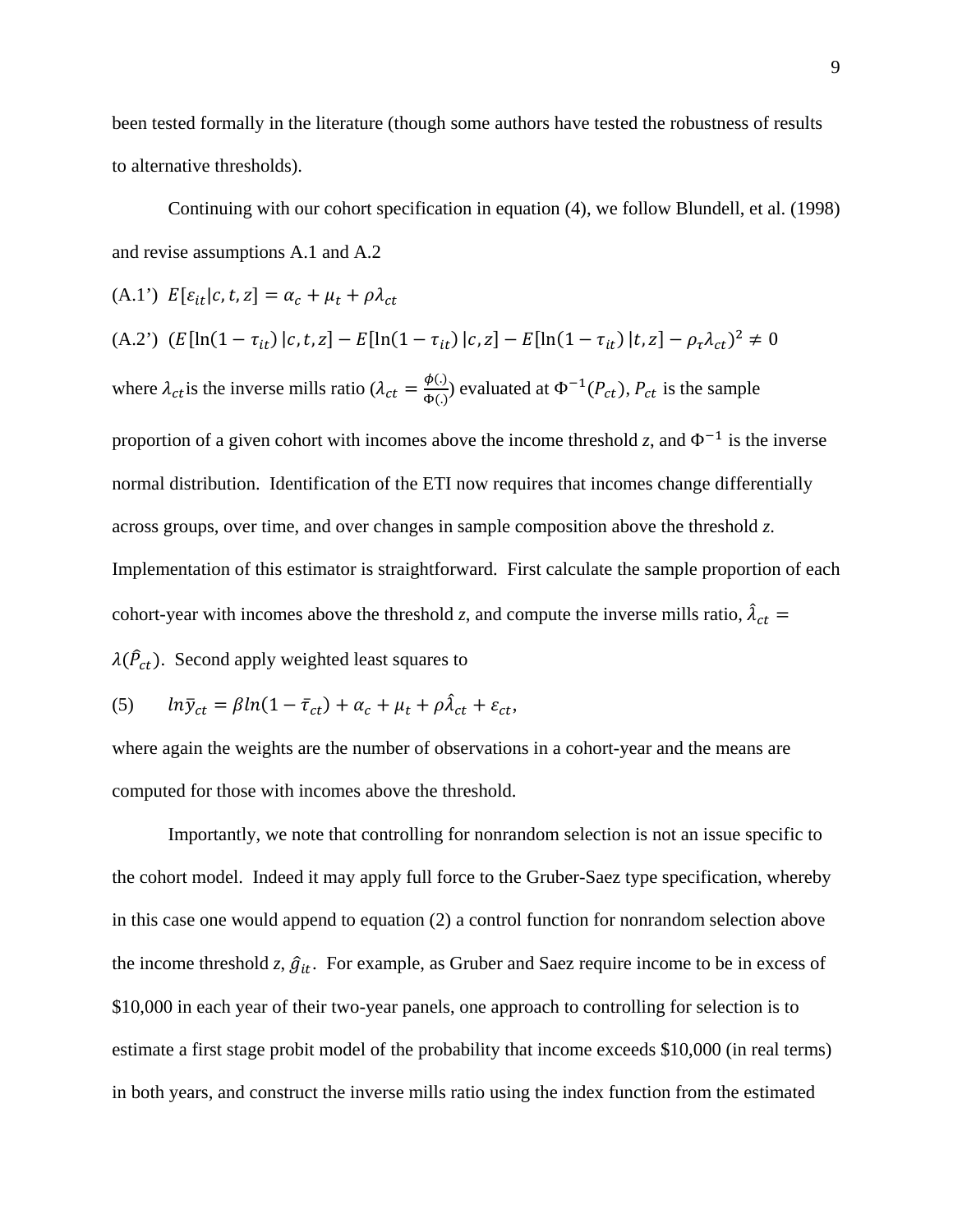probit. In this case,  $\hat{g}_{it} = \lambda(m_{it} \hat{\eta})$ , where  $m_{it}$  is a vector of demographics and  $\hat{\eta}$  are the probit coefficients.<sup>3</sup> Below we examine the sensitivity of the ETI to sample selection in both the Gruber-Saez and cohort models.

#### C**. Accounting for Dynamics in Income**

The cohort model in equation (4) is static, and unlike its income growth counterpart in equation (2), it may yield a spurious link between income and the net-of-tax share if there are aggregate trends in income inequality not captured by the group and time effects. Fortunately, under assumptions A.1 and A.2 it is trivial to introduce dynamics as

(6) 
$$
ln \bar{y}_{ct} = \beta ln(1 - \bar{\tau}_{ct}) + \pi ln \bar{y}_{ct-1} + \alpha_c + \mu_t + \varepsilon_{ct},
$$

where  $ln\bar{y}_{ct-1}$  is the lagged level of income for cohort *c* in time *t-1*. Vella and Verbeek (2005) show that provided that  $E[\varepsilon_{ct} \alpha_c] = 0$ , i.e. the cohort dummies are uncorrelated with the error term, then (weighted) OLS applied to (6) will yield consistent estimates of model parameters. Moreover, they note that under this assumption the so-called Nickell (1981) bias that plagues dynamic panel data models on individual level data does not apply to cohort data because as a within-cohort average of individual errors that are uncorrelated with the cohort dummies, the error term in (6) is asymptotically zero.

It is well known that when  $T=2$  the within estimator in equation (4) is identical to a first difference estimator (and when T→∞ they converge). In finite samples, however, they may differ owing to measurement error or nonstationarity in the data process. This suggests that an alternative approach that at once captures dynamics and possible nonstationarity in income is to estimate

(7) 
$$
\Delta ln \bar{y}_{ct} = \beta \Delta ln (1 - \bar{\tau}_{ct}) + \delta f(\bar{y}_{ct-1}) + \Delta \bar{x}_{ct} \theta + \Delta \mu_t + \Delta \epsilon_{ct},
$$

<sup>&</sup>lt;sup>3</sup> Another approach would be to estimate the first stage for each period, assume that the period-by-period decisions are independent, and then append two inverse mills ratios to equation (2).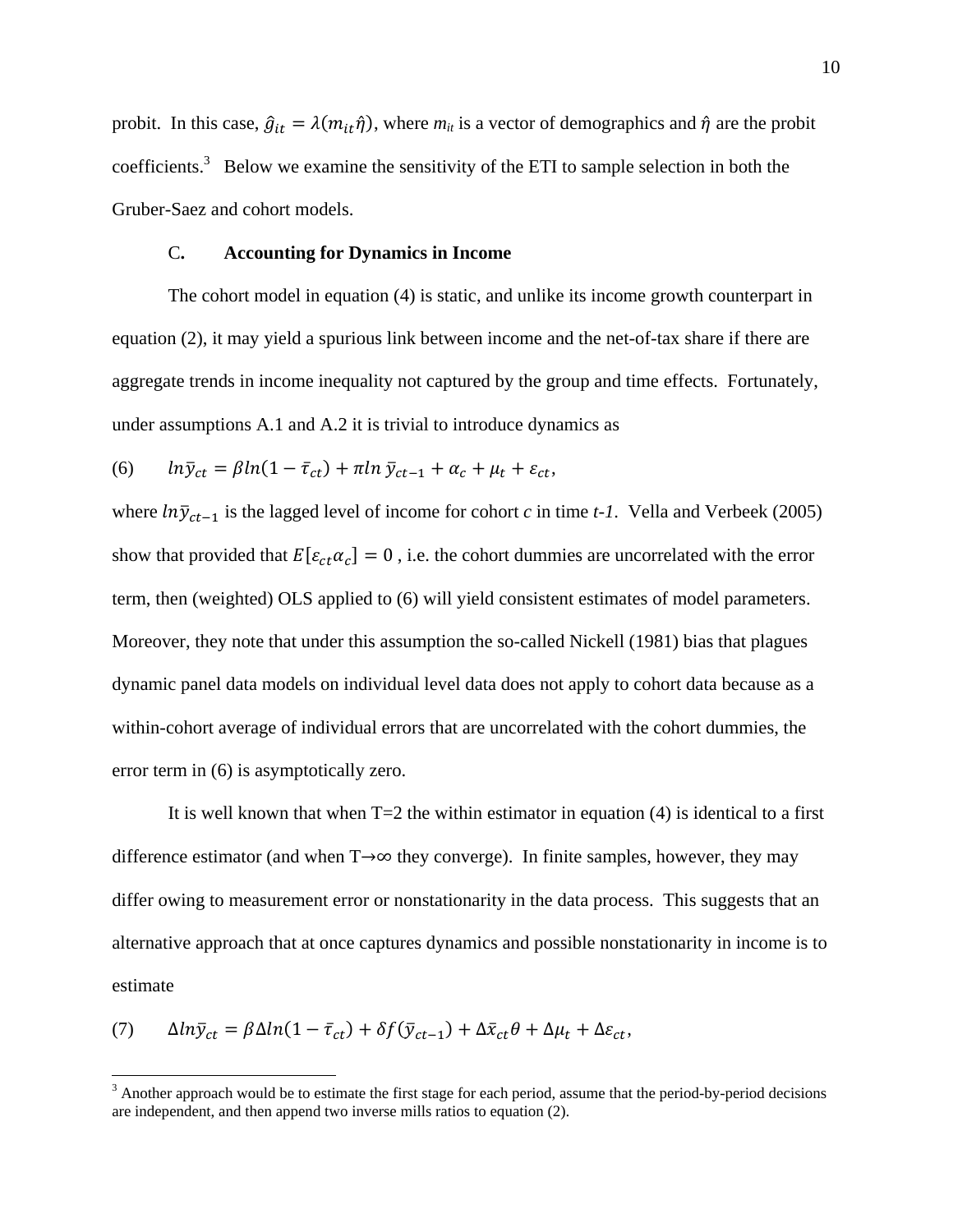which is the cohort-mean analogue to the Gruber-Saez model in equation (2). We apply the various estimators in equations (2)-(7) to examine the sensitivity of the ETI to alternative identification schemes.

## **III. Data**

 $\overline{a}$ 

The primary economic and demographic information used in this paper comes from the Annual Social and Economic Supplement of the Current Population Survey (CPS) for calendar years 1979-2008 (interview years 1980-2009). The CPS contains rich data on labor and nonlabor income as well as detailed family demographics - including those relevant for tax purposes (marital status, dependents, etc...). We employ the data first as a short panel by matching individuals across annual files, and then as a true repeated cross-section. Our sample consists of family heads ages 25 to 60, where a family is defined as two or more persons related by birth, marriage, or adoption. The following contains detailed information on the income and tax data used within this analysis as well as the matching procedure.

## **A. Income and Tax Data**

Tax rates, as well as various income definitions, are estimated for each family in each year using the NBER *TAXSIM* program in conjunction with basic information on labor income, taxable nonlabor income, dependents, and certain deductions such as property tax payments and child care expenses.<sup>4</sup> Two marginal tax rate definitions are explored within the analysis. The first is the sum of the federal and state rate. The second is the sum of the federal, state and FICA rate. The sum of the federal and state tax rate appears more commonly used in the literature (Auten and Carroll 1999; Gruber and Saez 2002; Kopczuk 2005; among others) though some

<sup>&</sup>lt;sup>4</sup> The CPS does not have information on certain inputs to the *TAXSIM* program such as annual rental payments, child care expenses, or other itemized deductions. We set these values to zero when calculating the tax liability.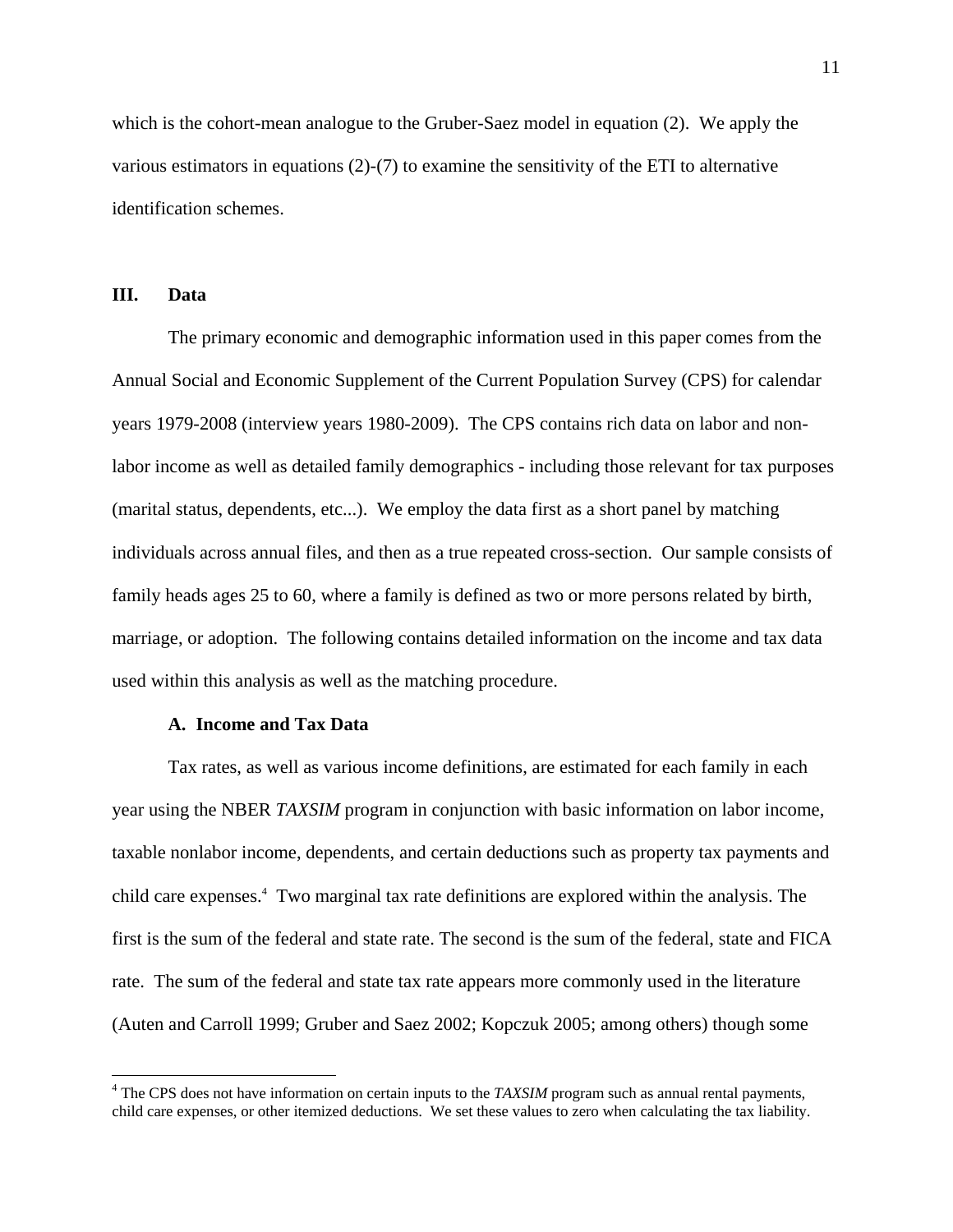have augmented the MTR to include FICA (Heim 2009). The federal and state taxes include the respective EITC code for each tax year and state, thus allowing for the possibility of negative tax payments. We assume that the family bears only the employee share of the payroll tax rate.

Three definitions of income serve as the dependent variable for this analysis. The first, broad income, was defined by Gruber and Saez (2002) to be the sum of all items composing total income on Form 1040 less capital gains and social security benefits. Using the CPS, we are able to construct this variable as total family income less social security income. Total family income includes earnings of the head (and spouse if present) as well unemployment compensation, worker compensation, social security, public assistance, retirement benefits, survivor benefits, interest income, dividends, rents, child support, alimony, financial assistance, and other income. Broad income is a wider measure than Adjusted Gross Income (AGI) and has the advantage of being consistently observed over time ((Gruber and Saez (2002), Kopczuk (2005)). Our second measure of income, AGI, is obtained directly from the NBER *TAXSIM* program. The final and most narrow income definition is taxable income, defined as Broad Income less estimated exemptions and deductions obtained from *TAXSIM* (Gruber and Saez 2002).

Given the limited nature of the tax data available in the CPS, we believe the AGI and taxable income definitions constructed using *TAXSIM* to be consistent over time and reasonably in line with those used in the literature.<sup>5</sup> Unless noted otherwise, all income data are deflated by the Personal Consumption Expenditure Deflator with 2008 base year.

## **B. Longitudinally Linking CPS Families**

 $\overline{a}$ 

The CPS employs a rotating survey design so that a respondent is in sample for 4 months, out 8 months, and in another 4 months. This makes it possible to match approximately one-half

 $<sup>5</sup>$  We do not observe many adjustments (moving expenses, IRA deductions, health saving account deductions,</sup> student loan deductions, etc) used to arrive at AGI and taxable income. However, these are typically omitted in the construction of income definitions in order to achieve a definition consistent over the years.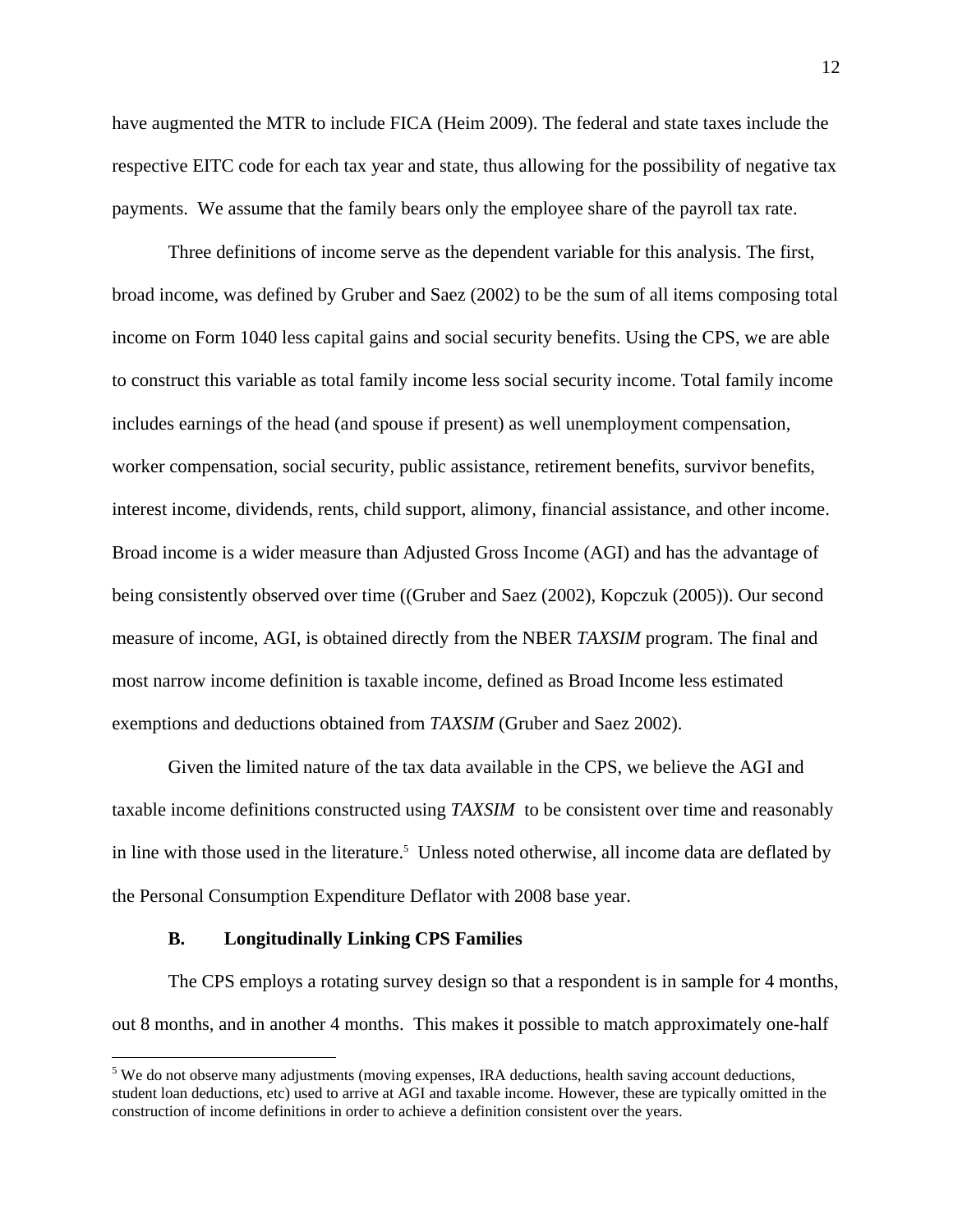of the sample from one March interview to the next. Following the recommended Census procedure we perform an initial match of individuals on the basis of five variables: month in sample (months 1-4 for year 1, months 5-8 for year 2); gender; line number (unique person identifier); household identifier; and household number. We then cross check the initial match on three additional criteria: race, state of residence, and age of the individual. If the race or state of residence of the person changed we delete that observation, and if the age of the person falls or increases by more than two years (owing to the staggered timing of the initial and final interviews), then we delete those observations on the assumption that they were bad matches. These additional criteria were very important prior to the 1986 survey year, but thereafter the five base criteria match most observations. Lastly, in accordance with the literature, we exclude individuals whose marital status changes from one year to the next as large changes in income unrelated to tax policy are expected for this group.

Prior to matching across years, we delete those observations with imputed income (Bollinger and Hirsch 2006), and we adopt the consistent set of income top codes constructed by Larrimore, et al. (2009) to mitigate the influence of changes in Census top code procedures starting in the mid 1990s (Ziliak, et al. 2011). There were major survey redesigns in the mid 1980s and mid 1990s so it is not possible to match across the 1985-1986 waves and the 1995- 1996 waves. This yields an interrupted time series across 29 years with gaps in calendar years 1984-1985 and 1994-1995.

Declining match rates occur after the mid 1990s reflecting in part a rise in allocation within the CPS after adoption of CATI-CAPI interviewing. A possible concern with declining match rates is with sample attrition affecting our income series. Under the assumption that the probability of attrition is unobserved and time invariant (i.e., a fixed effect), then differencing the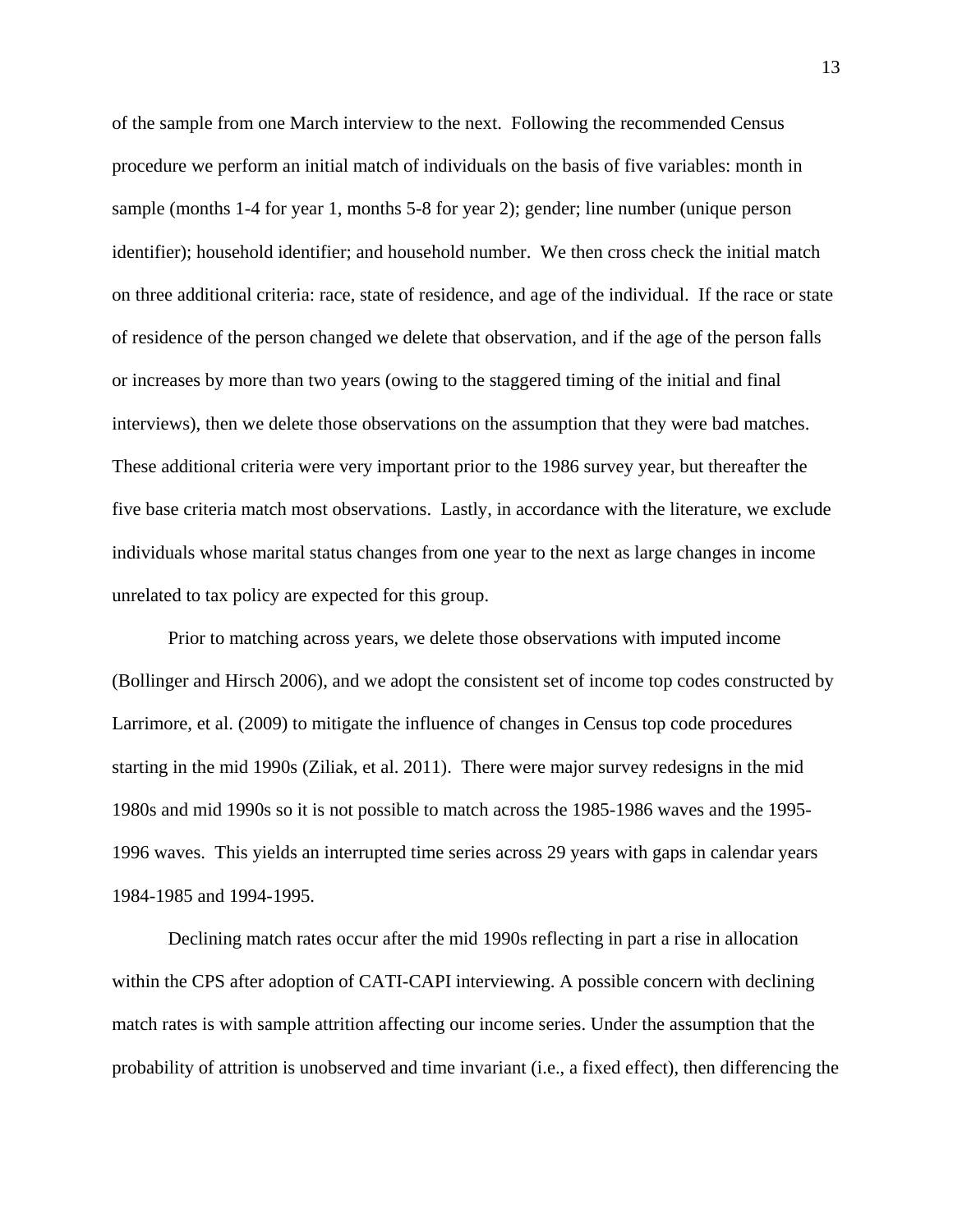variable will remove the latent effect (Ziliak and Kniesner 1998; Wooldridge 2001). If there is a time-varying factor loading on the unobserved heterogeneity then differencing will not eliminate potential attrition bias. A conservative interpretation, then, is that data from matched CPS provides estimates of the elasticity of taxable income among the population of non-movers.

The matched data is used to construct an individual's change in income between year 1 and 2 as well as their change in net-of-tax shares.<sup>6</sup> Over the full period, 1979-2008, we obtain 206,665 observations when broad income is the dependent variables. For AGI and taxable income, we obtain 204,610 and 192,171 observations, respectively.<sup>7</sup> Because the change in netof-tax rates is endogenous to the change in income, we follow Gruber and Saez (2002) and instrument the actual change in tax rates with a predicted tax change,  $\Delta \ln \widehat{(1 - \tau_{it})}$ . To obtain  $\hat{\tau}_{it}$ , we inflate each individual's year one income by the increase in the PCE and run it through *TAXSIM* as year two income. Lastly when allowing for non-random selection, we require additional control variables (exclusion restrictions) to predict the probability of having income over \$10,000. The set of variables selected for this purpose are state level variables including employment per capita, the poverty rate, minimum wage, gross state product, personal income per capita, and the TANF and SNAP benefits for a family of 3. These are obtained from the University of Kentucky's Center for Poverty Research's Welfare Database.8

## **C. Constructing Cohort Panels**

 $\overline{a}$ 

When moving into the cohort analysis, we return to the initial CPS data set before matching. We drop individuals whose month in sample is greater than 4 to ensure there are no

<sup>&</sup>lt;sup>6</sup> It should be noted that we are using one year differences rather than the more commonly used three year differences. The use of one year differences may result in elasticities reflecting more income shifting behavior.

 $^7$  These observations only include individuals with broad income exceeding \$10,000 in year one. Sample sizes fall as the income definition narrows due to missing data or income values for which we cannot take logs (i.e zeros or negatives).

<sup>&</sup>lt;sup>8</sup> See http://www.ukcpr.org/EconomicData/UKCPR\_National\_Data\_Set\_12\_14\_11.xlsx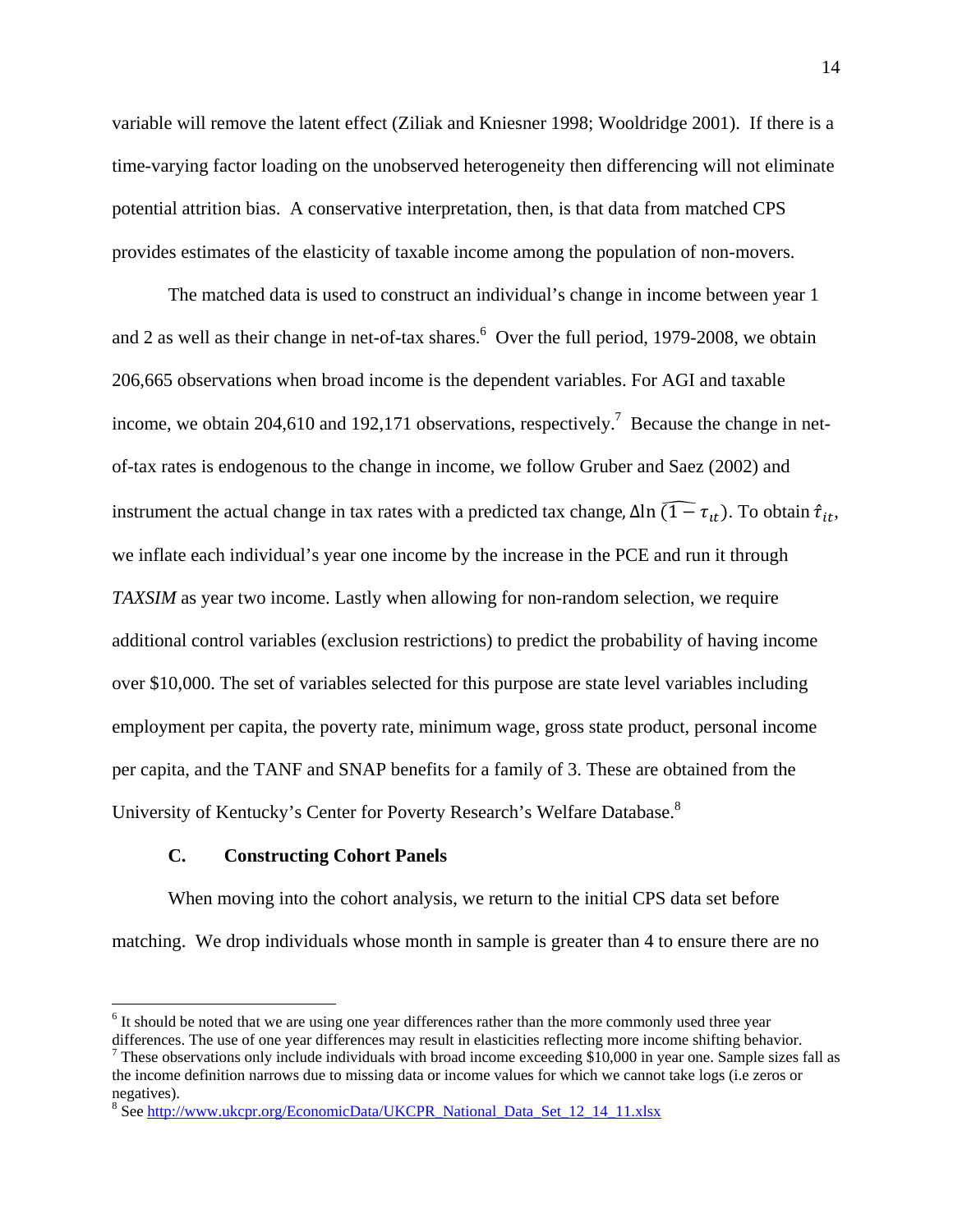repeat observations. This results in a repeated cross-section of over 400,000 individuals who are then grouped into fourteen 5-year birth cohorts and three education levels (less that high school, high school only, and more than high school) for a total of 42 5-year birth by education cohorts. We then construct a pseudo panel of these birth by education cohorts. The panel is unbalanced as cohorts age into and out of the sample. Because the consistency of the grouping estimator is based in part on the number of observations per cell being large, we follow Blundell et al. (1998) and drop cohort-education cells with fewer than 50 observations. For the 1979-1990 period, we obtain a total of 288 cohort years, and 718 cohort-year for the full 1979-2008 time period.

## **IV. Results**

 For purposes of comparison, we begin by estimating equation (2) using the same identification strategy and time period as Gruber and Saez (2002) but applied to the matched two-year CPS samples. We then explore the sensitivity of results to weighting, different tax rates, a longer time period, the inclusion of additional demographics, and nonrandom selection. Results for the estimation of equations (4), (5), and (6), the cohort models, are presented in Section B.

#### **A. Gruber-Saez Identification Strategy with Matched CPS**

Table 1 contains estimates of equation (2), where for ease of presentation we report only the elasticity of taxable income. All regressions contain controls for marital status as well as for each base year. The table has three rows, each corresponding to one of three selected income controls – the log of year one income, a 10 piece spline in log year one income, and indicators for deciles of year one income. For each of the income definitions (broad income, AGI, and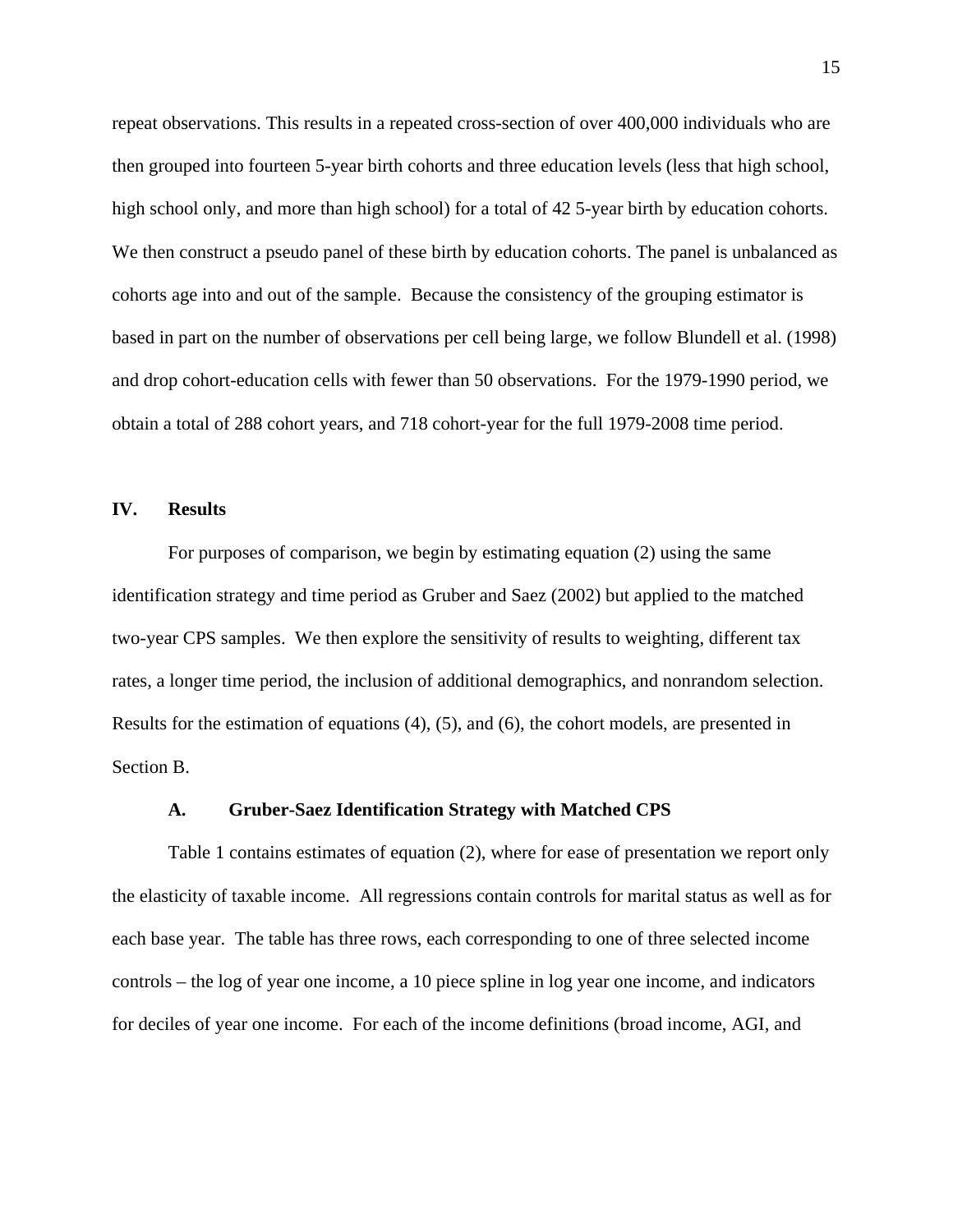taxable income), we estimate the model with the two different marginal tax rates both weighted and un-weighted.<sup>9</sup>

The base-case weighted estimates of the effect of federal and state tax rates on broad income (the income definition which we can most closely replicate) are remarkably close to those reported in Gruber and Saez (2002). When applying their preferred model containing the ten piece income spline, we obtain a broad income ETI of 0.168, which is quite close to the 0.192 they obtain from tax panel data when looking at one year changes. As expected, income responsiveness to changes in the marginal tax rates increases as the income definition is narrowed toward AGI and taxable income.

#### [Table 1 here]

Table 1 illustrates the sensitivity of estimates to weighting, choice of marginal tax rate, and income controls. With the exception of AGI, weighting tends to raise the estimated ETI. In all cases one observes a larger elasticity estimate when the marginal tax rate is the sum of the federal and state rates as opposed to also including FICA. This result is somewhat surprising in light of the focus on high-income taxpayers in the literature, but whose earnings exceed the Social Security earnings cap. Interestingly, when replacing the income spline function with income decile dummies, a less restrictive approach, we obtain negative ETIs for the 1979-1990 period. Gruber and Saez expressed concern that added flexibility in income controls may threaten identification, and the evidence in Table 1 based on income deciles seems to bear this out.

#### [Table 2 here]

Table 2 contains the same analysis for the full 1979-2008 period. When moving to the longer time frame we observe larger ETI estimates in most instances. For example, the elasticity

 $\overline{a}$ 

<sup>&</sup>lt;sup>9</sup> We follow Gruber and Saez (2002) and censor our income weights at \$1 million.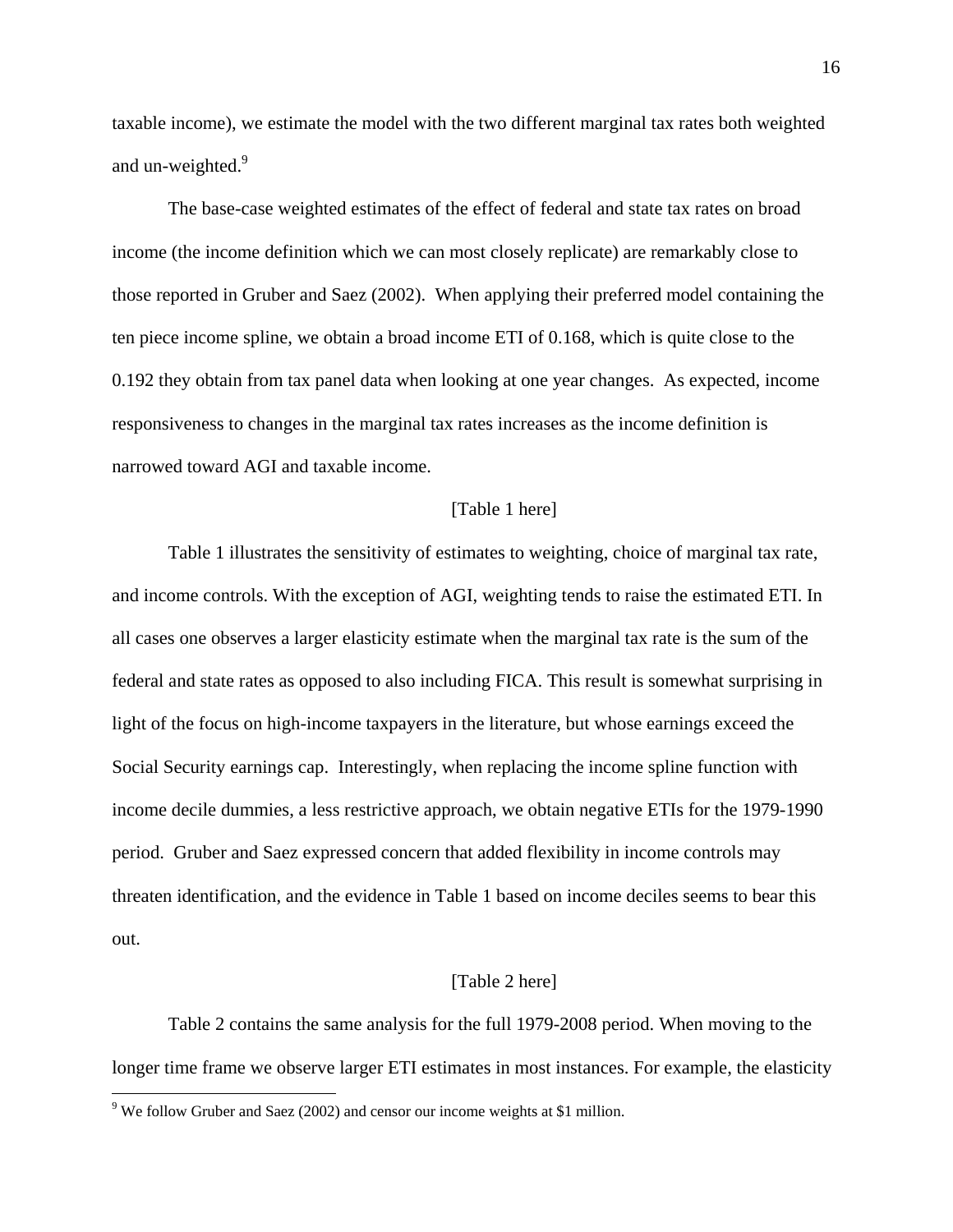of broad income with respect to the net of federal and state tax rate increases from 0.168 to 0.217 while the comparable elasticity of AGI increases from 0.181 to 0.240, and for taxable income from 0.214 to 0.275 – all increases of approximately 30%. We also note that across the three dependent variables the weighted ETI estimates that include FICA are now positive and in the range of 0.10 to 0.13. This suggests that within the Gruber-Saez framework the longer time span that includes several additional tax reforms provides added variation over and above secular trends in inequality to identify the ETI.

#### **A.1 Demographics and Heterogeneity in the ETI**

Table 3 presents the results for the full sample period when the model is augmented with additional demographics affecting both the growth rate in income as well as the responsiveness to changes in tax rates. We use the weighted regression model for the federal and state net of tax share and the 10-piece spline in initial income in Table 2 as the benchmark model. The additional demographic controls include age, age squared, gender (female), race (controls for black and other, with white as the omitted group), education (high school and more than high school, with high school dropout as omitted group), number of children under 6, number of children under 18, and state fixed effects. The table contains four columns for each of the income definitions. The first column shows the elasticity once these additional factors are added to the model as controls for income growth. In the second through fourth columns, indicators for race, gender, and achieving more than a high school education are additionally interacted with the change in net of tax shares and log income, respectively. The inclusion of the additional demographics in column (1) reduces the elasticity estimates for broad income and taxable income by over 40 percent while reducing the elasticity estimates for AGI by approximately 30 percent, highlighting the interaction between deductions from dependents and responsiveness to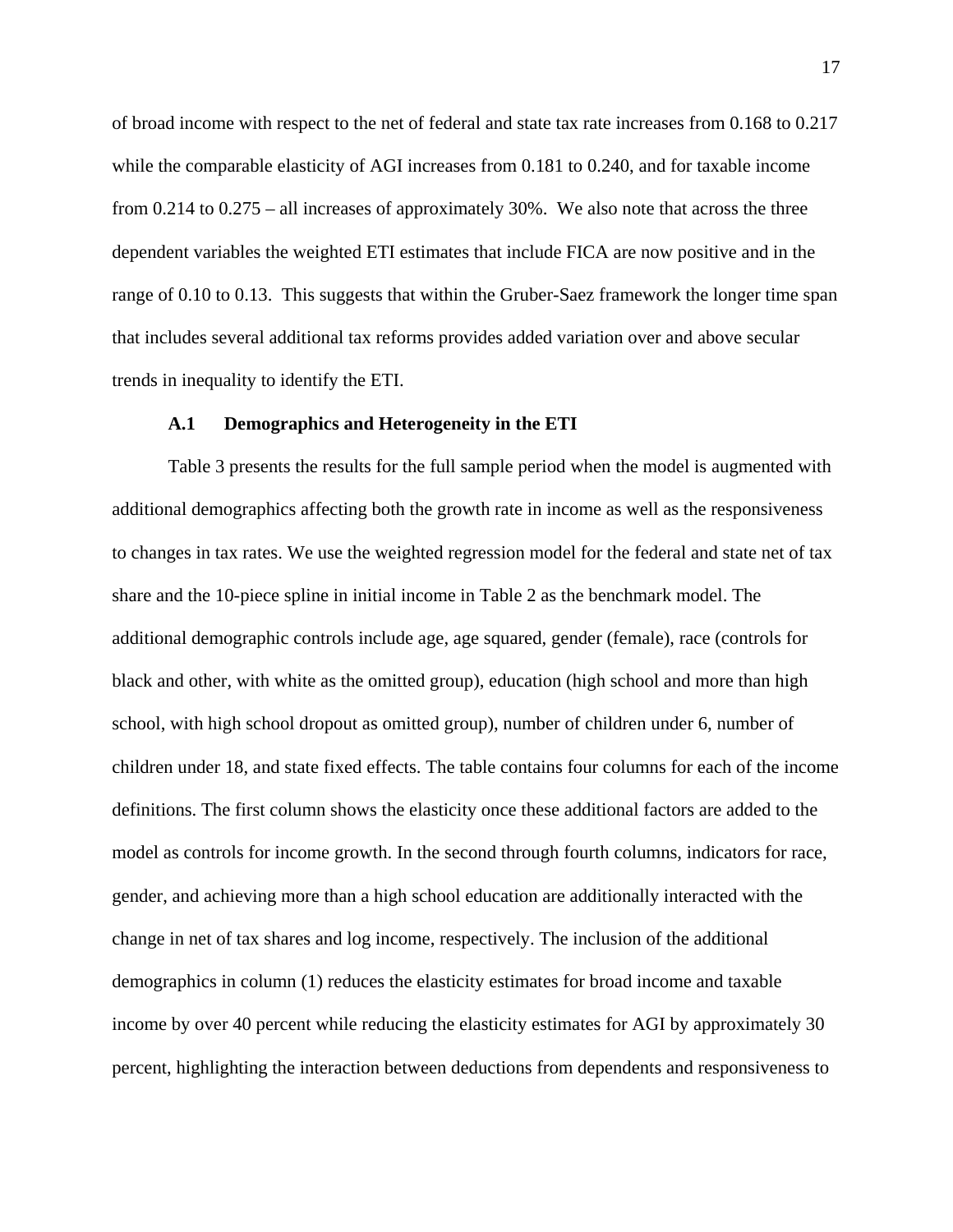tax changes (Kopczuk 2005). In the models where indicators for an African American or female head are interacted with the change in net of tax shares we obtain slightly larger overall elasticity estimates but negative interaction estimates. Indeed, the total effect of African Americans and female heads is negative (the sum of the direct effect and the interaction), and statistically significant.

## [Table 3 here]

In column (4) we interact the net-of-tax share with an indicator for more than high school. The literature has previously found that the ETI increases as one moves up the income distribution, suggesting that it is high income taxpayers driving the results. A concern, however, is that these results may be biased for the same reasons we described earlier on selection and mean reversion. As an alternative, the consumption and labor supply literatures have frequently used education as a proxy for permanent income (Attanasio and Weber 2010). Although education decisions may be affected by tax policy, with our sample of older individuals most formal education is completed and not likely to be affected by contemporaneous tax policy. The results show that allowing for a heterogeneous response based on education results in a significantly large and positive ETI for those with more than high school, suggesting it is this subpopulation of highly educated that is driving the overall positive estimated elasticity.

### **A.2 Nonrandom Selection**

Table 4 presents estimates for the models reported in Tables 2 and 3 with the additional control for nonrandom selection on unobservables above the \$10,000 threshold. That is, in the upper panel we present weighted estimates with the 10-piece spline akin to those in Table 2 but with the addition of the inverse mills ratio, while in the lower panel we present estimates akin to those in Table 3 where we control for selection on observables via additional demographics as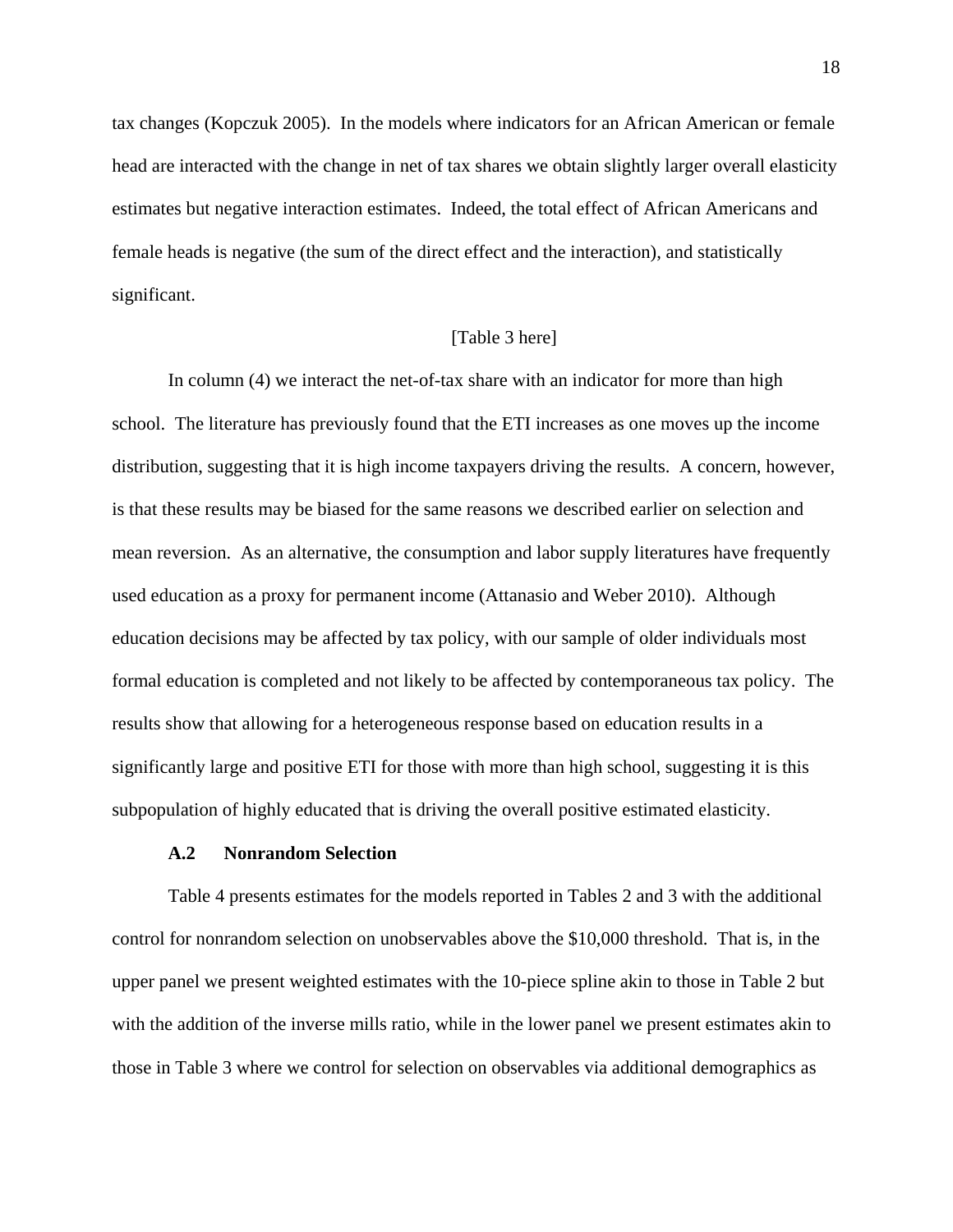well as for unobservables via the inverse mills ratio. In the first step, we estimate a probit model of the probability that income exceeds \$10,000 in both years, and construct the inverse mills ratio using the index function from the estimated probit. In this case,  $\hat{g}_{it} = \lambda(m_{it}\hat{\eta})$ , where  $m_{it}$  is a vector of demographics and  $\hat{\eta}$  are the probit coefficients. We then estimate equation (2) for the full sample appending  $\hat{g}_{it}$  to control for non-random selection, using both individual-level demographics and state-level socioeconomic variables described in the Data section as exclusion restrictions to assist in identifying the selection term in the top panel, and just state-level variables in the bottom panel (since those individual-level demographics are entered directly in the regression model in the lower panel).

#### [Table 4 here]

Comparing the middle row to Table 2 to the first row of Table 4 suggests that controlling for nonrandom selection reduces the ETI by 30-40% (e.g. 0.217 in Table 2 to 0.151 in Table 4), much like we saw in comparing estimates across Tables 2 to 3 with the addition of observed demographics. Indeed, adding the individual-level demographics in the bottom panel leaves the estimated ETI little changed (in some cases it is lower, and in others it is higher). Even though the inverse mills ration is generally statistically significant, the estimates in Tables 3 and the bottom of Table 4 suggest that controlling for selection on observables via demographics is sufficient for estimating the ETI.

## **A.3 Synthetic Cohort Instrument**

Before moving into the repeated cross-section cohort models, we consider an alternative identification strategy within the Gruber-Saez framework. Though the synthetic tax rate instrument used in the previous analysis has been most common in the ETI literature, it has not gone without criticism. It is well acknowledged that this instrument, which is a function of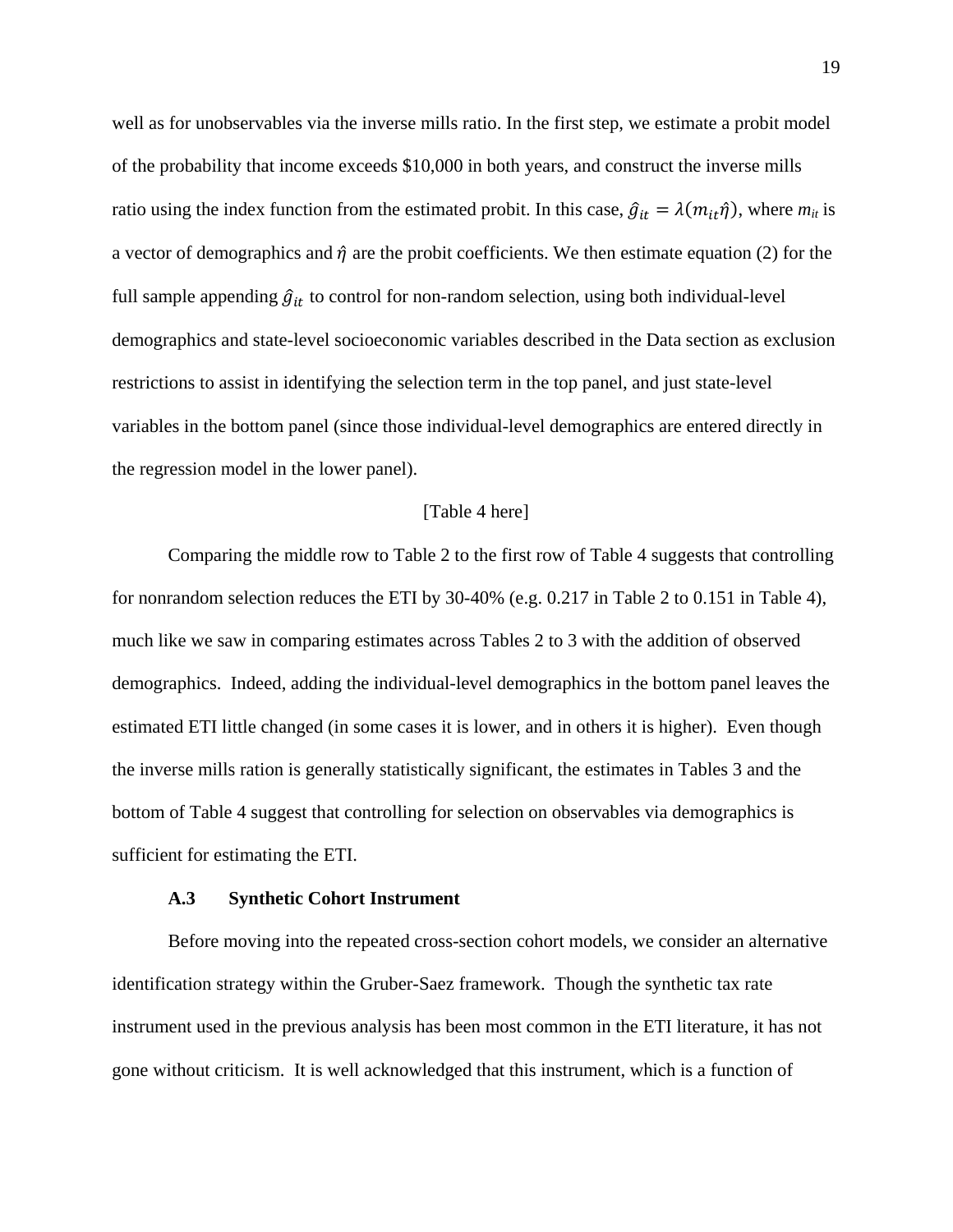taxable income in year t-1,  $(y_{it-1})$ , is likely to be correlated with the error term. Researchers have attempted to remedy this problem by including different controls for  $ln(y_{it-1})$ . We instead utilize an alternative approach by replacing the synthetic tax rate instrument,  $\Delta \ln (1 - \tau_{1t}) =$  $\ln(1 - \hat{\tau}_{it}) - \ln(1 - \tau_{it-1})$ , with an instrument based on our cohort grouping strategy. Specifically, we instrument the change in an individual's net-of-tax share with the change in the net-of-tax share faced by the birth-year education cohort to which they belong,  $Δln(1 - τ<sub>ct</sub>)$  =  $ln(1 - \tau_{ct}) - ln(1 - \tau_{ct-1}).$ 

Results are shown in Table 5. Here we obtain a broad income ETI of approximately .02 (though it is statistically insignificant). For AGI and taxable income we find statistically significant but economically small ETI estimates ranging between  $0.05$ - $0.10$ <sup> $10$ </sup> This suggests that using plausibly more exogenous instruments to identify the ETI results in estimates that are small, but within the range found in the literature.<sup>11</sup>

## [Table 5 here]

## **B. Repeated Cross-Section Cohort Models**

Next we present the results obtained when applying the cohort models to the repeated cross-section samples. This involves invoking assumptions (A.1) and (A.2) for the estimation of equation (4) and assumptions  $(A.1')$  and  $(A.2')$  for the estimation of equation (5). Recall equation (4) is the weighted regression of cohort-year specific means of income on cohort-year specific means of the net-of tax-share while equation (5) is simply equation (4) augmented to account for non-random selection. Tables 6-8 are is divided into two panels—one for the 1979-

 $10$  The use of the cohort instrument results in strong first stages with F-tests well over 200.

<sup>&</sup>lt;sup>11</sup> After completing the paper we became aware of a dissertation by Caroline Weber (2011) who addresses some of the issues we cover in this section. Specifically she demonstrates the Gruber-Saez instrument remains endogenous regardless of the additional income controls used, and thus instead suggests using lags of  $ln(y(it-1))$  to construct the predicted tax rate instrument. With only two years of individual level data in the matched CPS we cannot use further lags as instruments.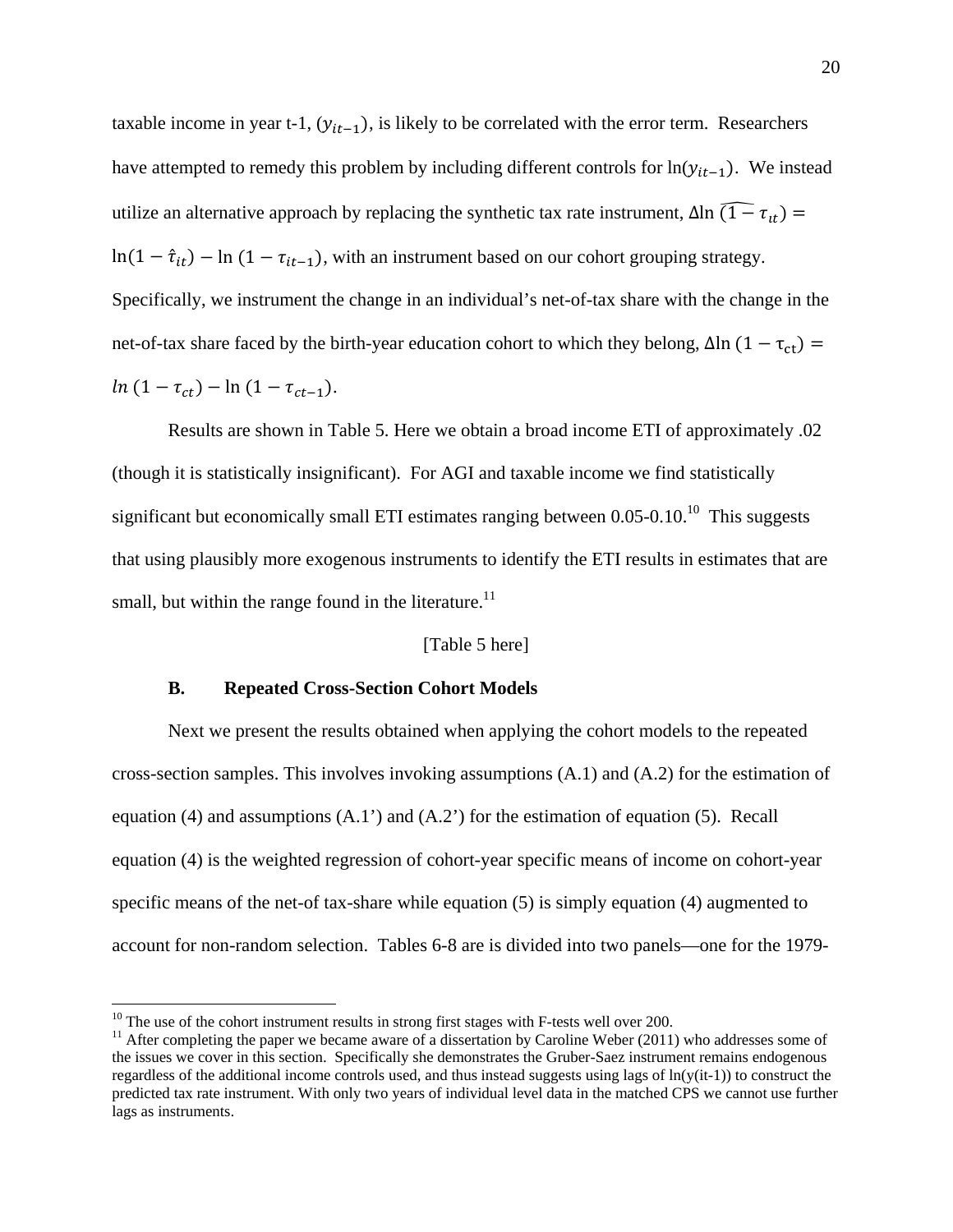1990 period, and one for the full period (1979-2008). The first column of each panel labeled "no selection" contains estimates of equation (4), the second column labeled "with selection" contains estimates of equation (5), the third column labeled "no selection with demographics" is like the first column but with the addition of the cohort-group by year mean values of demographics used in Tables 3 and 4 (e.g. fraction married, number of children by age group, race), the fourth column "with demographics and selection" contains both demographics and the inverse mills ratio, and the fifth column "no selection or year effects" is a parsimonious model that contains only cohort fixed effects and no time effects, demographics, or selection.

#### [Tables 6-8 here]

Table 6 contains the results for broad income, while Tables 7 and 8 present the parallel estimates for AGI and taxable income, respectively. In all three tables for the 1979-1990 period we find strong evidence of nonrandom selection as well as negative estimates of the ETI. In the last column where we drop the time effects, we actually find an estimate of the ETI akin to the Gruber-Saez type estimates in Table 1 (0.163-0.466 across Tables 6-8). When we extend the analysis to the full sample period, we find that the ETI is negative in all specifications. In results not tabulated, if we instead use a linear trend in lieu of time dummies, we again find negative estimates of the ETI. That we find a positive ETI in the earlier period without time effects, but not the full period, indicates that the tax reforms of the 1980s yielded substantial variation via consolidation of marginal tax brackets not present in the 1990s and 2000s reforms. This suggests that there is not adequate variation across birth-year by education cohorts over time in net-of-tax shares over and above a generic time effect.

[Table 9 here]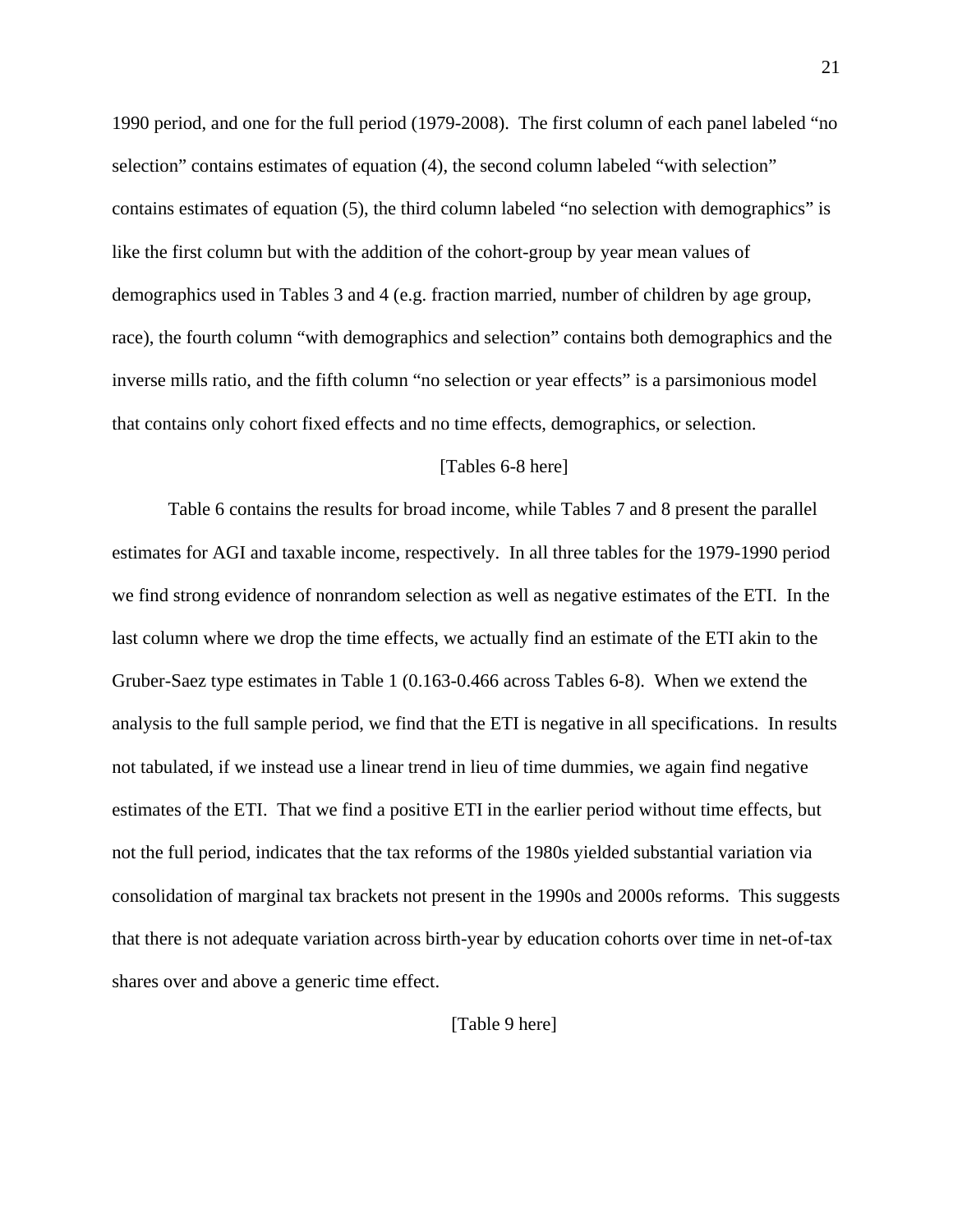Table 9 takes a step further with the cohort models and presents estimates of the dynamic cohort model of equation (6) in specification (1) of the table and first difference estimates of equation (7) in specification (2) of the table. Again, without exception, all estimates of the ETI are large in size and negative in sign.

## **C. A Cohort-Based Labor Supply Model**

As discussed previously, identifying the elasticity of taxable income with the grouping estimator requires variation in the net-of-tax share over and above the fixed cohort and time effects. This is a narrower source of variation than that generally relied upon to identify models of labor supply. Here we estimate labor supply models making use of variation arising from the same tax reforms as well as technological change and other factors differentially impacting the pre-tax wage structure across cohorts.

Estimation of the hours worked equation requires two steps. The first step is to estimate the reduced-form prediction equations for net wages, virtual income, labor force participation, and having an income greater than  $$10,000$ .<sup>12</sup> Let the vector of first stage dependent variables be denoted by  $d_{it}^r = [ln w_{it}, N_{it}^v, P_{it}, I_{it}]$ , and the vector of covariates as  $Z_{it}^r$ . Then the reduced-form equations are

$$
(8) \qquad d_{it}^r = Z_{it}^r \rho + \delta_t^r + \delta_j^r + \delta_s^r + \delta_t^r \otimes \delta_j^r + v_{it}^r,
$$

 $\overline{a}$ 

where r denotes the equation being estimated (i.e. net wage, virtual income, participation, income greater than \$10,000),  $\delta_t^r$  is a time effect,  $\delta_j^r$  is a cohort effect,  $\delta_s^r$  is a state effect,  $\delta_t^r \otimes \delta_j^r$  are interactions of cohort and time effects, and  $v_{it}^r$  is an error term assumed to be uncorrelated with the observed covariates and latent heterogeneity.

 $12$  A prediction equation for income greater than \$10,000 is not typical in the labor supply literature. It is included here to keep the labor supply analysis as parallel as possible to the ETI analysis.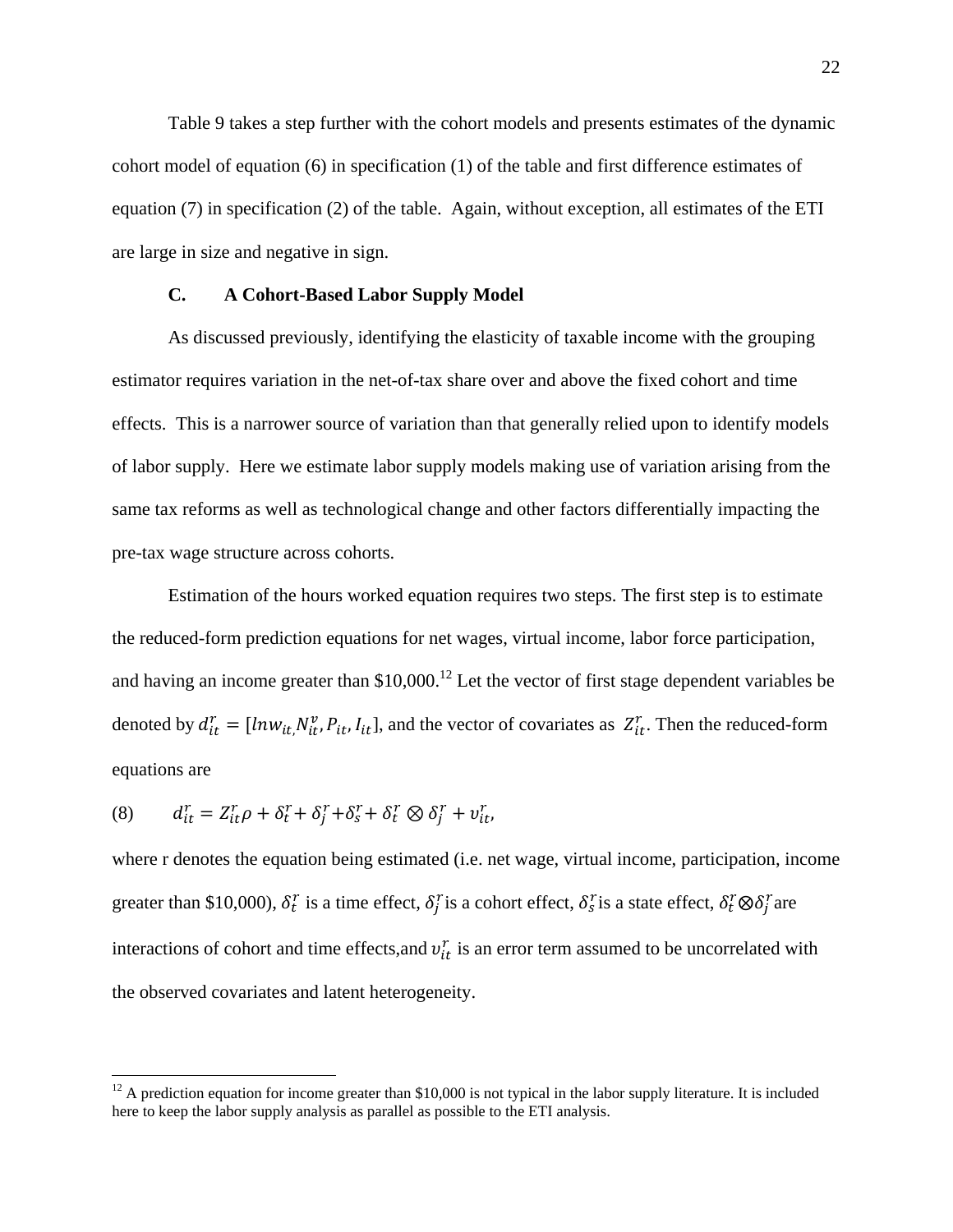Following Blundell et. al, (1998), we estimate the equations for the after-tax wage and virtual income via least squares on the sample of workers only, saving the fitted residuals  $\hat{v}_{it}^w$  and  $\hat{v}_{it}^{N^{\nu}}$ . These residuals will be included in the hours worked equation to control for the endogeneity of the after tax wage and virtual income. The reduced form equations for employment and income greater than \$10,000 are estimated via probit maximum likelihood on the sample of workers and non-workers for all income levels, and those with income greater than \$10,000, respectively.13 The parameters of these equations are used to construct sample selection correction terms. We then estimate the conditional hours worked equation via OLS for workers only appending various controls for selection and endogeneity,

$$
(9) \qquad h_{it} = \alpha + \beta ln w_{it} + \gamma N_{it}^{\nu} + X_{it} + \delta_t + \delta_j + \delta_s + \theta_w v_{it}^{\nu} + \theta_N v_{it}^{\nu} + \delta \hat{\lambda}_{it} + \varepsilon_{it}.
$$

This analysis is a first application of the grouping estimator that we are aware of to the wider population of men and women in the U.S. (Blundell, et al. (1998) focused on married women in the U.K.).

 $\ddot{\phantom{0}}$ 

Table 10 contains the results for the hours worked equation separately for men and women. The first column presents the results for the full sample of workers (ignoring the \$10,000 threshold). In the second specification, we append two selection terms, one for the decision to work and one for annual broad income greater than \$10,000. In the third specification we append only one inverse mill ratio constructed from a first stage prediction equation for simultaneously working *and* having income greater than \$10,000. Each specification controls for marital status, the number of kids under age 6, the number of kids under age 18, race, and cohort, year, and state fixed effects.

 $\overline{a}$ 

<sup>&</sup>lt;sup>13</sup> Variables needed for the estimation of the labor supply models are constructed as follows. Wages are constructed as the ratio of annual earnings to annual hours of work (annual weeks worked times usual hours per week). Our earnings variable includes income from self employment. We retain self employed individuals to keep the samples used across the ETI and labor supply analyses consistent. The after-tax wage is constructed using the marginal tax rates described above. Observations with wages exceeding \$500 per hour are dropped from the sample.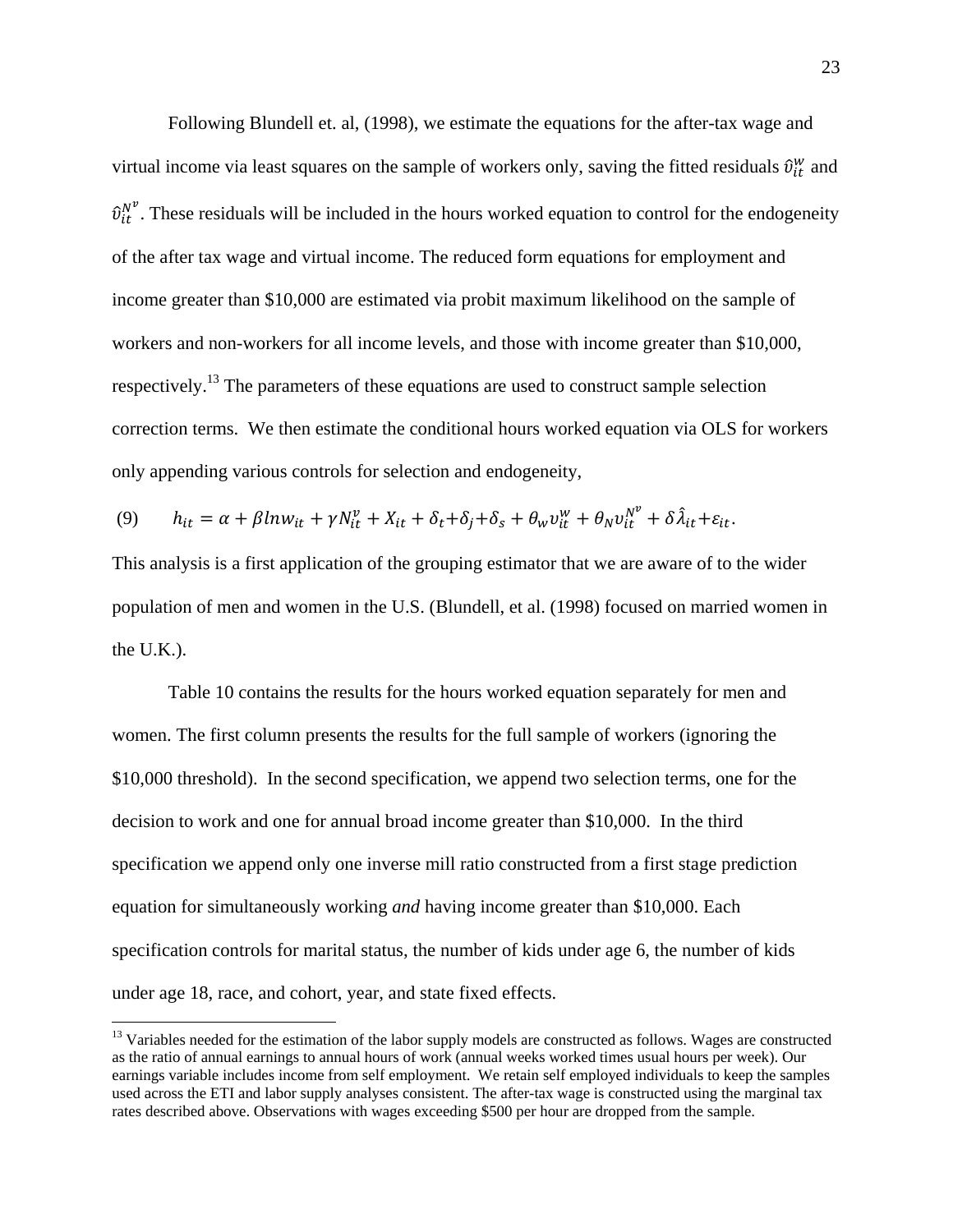#### [Table 10 here]

All models produce positive uncompensated wage effects, and virtual non-labor income effects are found to be negative for men and negative or statistically zero for women. There is substantial evidence that it is important to control both for the endogeneity of wages and virtual income, as well as nonrandom selection. The bottom panel contains the corresponding wage and income elasticities evaluated at the mean of hours. For males we obtain uncompensated wage elasticities between 0.04-0.07 and compensated wage elasticities of about 0.16. For women, compensated wage elasticities range from 0.10-0.19, and given the near zero income effects, the uncompensated elasticities are similar in magnitude. Both sets of estimates are in accord with the canonical theory and well within the range found in the survey on labor supply and taxation by Keane (2011). The significant work disincentive effects of taxation in Table 10 suggests that the additional variation in the pre-tax wage structure provides much needed power to identify the model that is not available in the standard ETI empirical identification scheme relying on tax reforms alone.

## **V. Conclusion**

 We present new estimates of the elasticity of taxable income using repeated cross sectional data from the Current Population Survey. With the exception of Moffitt and Wilhelm (2000), the literature has relied upon taxpayer panel data to identify the ETI. Although the merits of tax data in terms of data quality are many, they do suffer from some shortcomings including limited demographic information. We find that using two-year matched panels from the CPS, along with the synthetic instrumental variable estimator popularized by Auten and Carroll (1999) and Gruber and Saez (2002), enables us to replicate estimates from the literature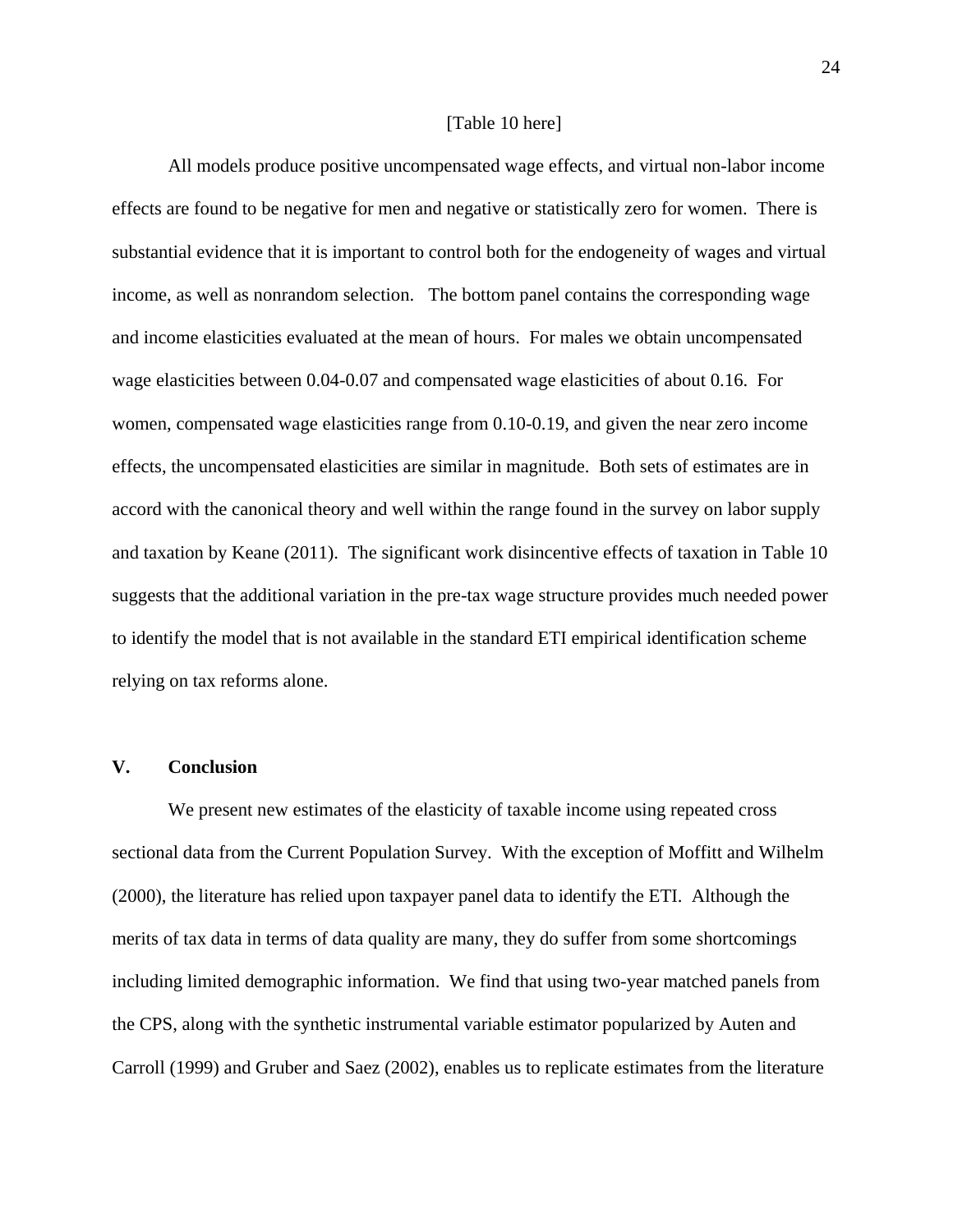on tax panels, with a typical estimate in the range of 0.1 to 0.4 depending on measure of income. We also find substantial heterogeneity in the ETI, showing that the positive estimates seem to be driven by family heads with more than a high school education.

 Identification of the ETI, however, is quite fragile. If we use a flexible specification to control for regression to the mean effects, then the ETI becomes negative. If we do not weight the regression model by initial income then the estimated ETI is generally zero. If we include FICA as part of the net-of-tax share then the estimated ETI tends toward zero. If we fail to control for selection, whether on observables or unobservables, leads to an upward bias in the ETI by about one-third. And finally, we find that if we use an alternative identification strategy based on a grouping estimator adopted from the labor supply literature, the estimated ETI is negative. On the contrary, the same grouping estimator yields compensated wage elasticities of labor supply for men and women of 0.16-0.19, suggesting that there is scope for welfareimproving tax reforms. The labor supply model is identified not only from differential effects across cohorts in tax policy, but also from changes in the pre-tax wage structure. Our take away is that reliance upon the variation arising solely from tax reforms does not appear sufficient for identifying key parameters necessary for welfare analysis.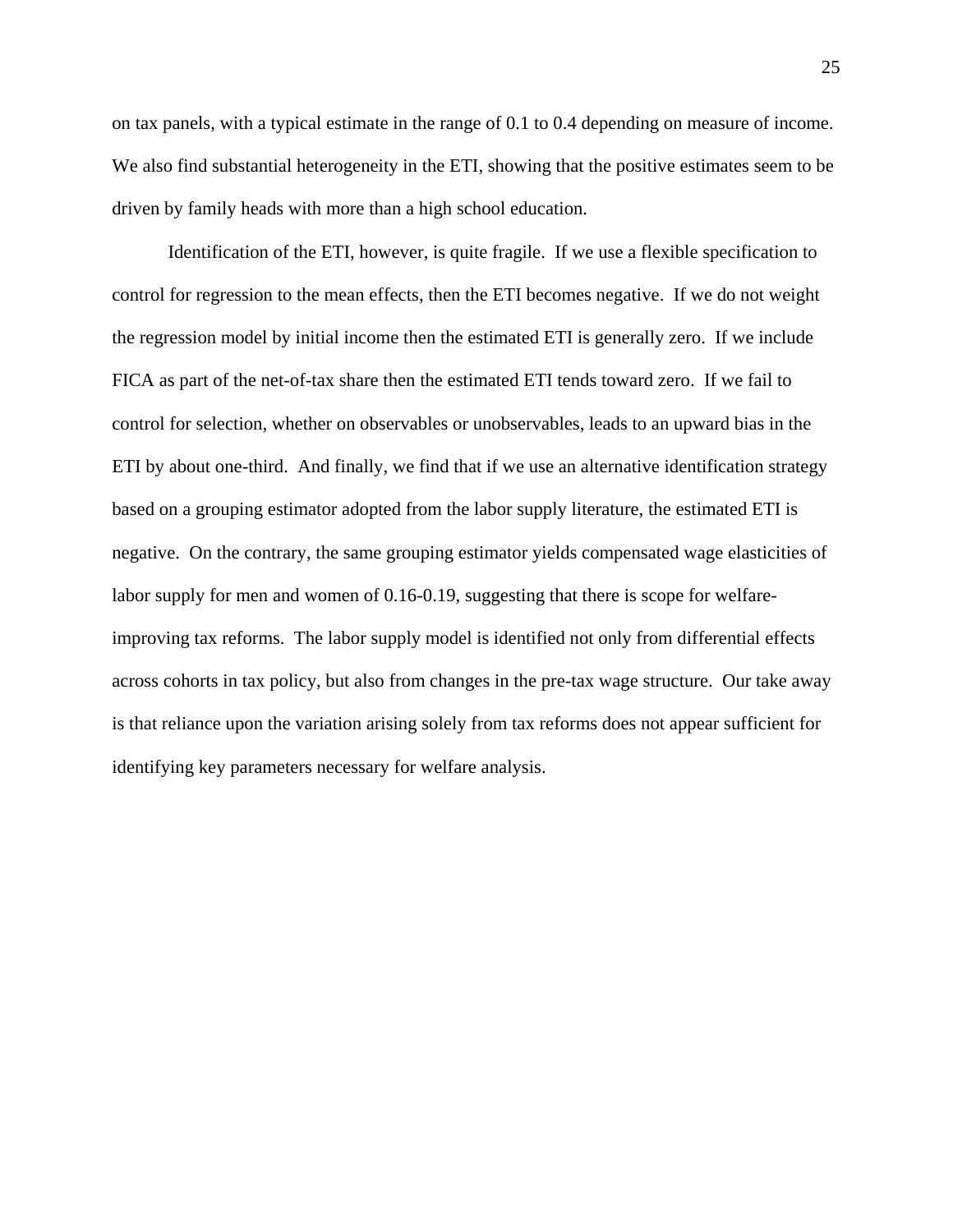## **References**

Angrist, Joshua. 1991. "Grouped Data Estimation and Testing in Simple Labor Supply Models," *Journal of Econometrics* 47: 243-265.

Attanasio, Orazio , and Guglielmo Weber. 2010. "Consumption and Saving: Models of Intertemporal Allocation and Their Implications for Public Policy." *Journal of Economic Literature* 48(3): 693–751.

Auten, Gerald, and Robert Carroll. 1999. "The Effect of Income Taxes on Household Income." *Review of Economics and Statistics* 81(4): 681–693.

Blundell, Richard, Alan Duncan, and Costas Meghir. 1998. "Estimating Labor Supply Responses Using Tax Reforms." *Econometrica* 66(4): 827–861.

Brewer, Michael, Emmanuel Saez, and Andrew Shepherd. 2010. "Means Testing and Tax Rates on Earnings," In *Dimensions of Tax Design: The Mirrlees Review*, Stuart Adams et al. (eds), Oxford, UK: Oxford University Press, 90-201.

Bollinger, Christopher, and Barry Hirsch. 2006. "Match Bias from Earnings Imputation in the Current Population Survey: The Case of Imperfect Matching."*Journal of Labor Economics* 24(3): 483-519

Feldstein, Martin. 1995. "The Effect of Marginal Tax Rates on Taxable Income: A Panel Study of the 1986 Tax Reform Act." *Journal of Political Economy* 103(3): 551–572.

Hausman, Jerry. 1981. "Labor Supply." In *How Taxes Affect Economic Behavior*, edited by Henry Aaron and Joseph Pechman. Washington, DC: The Brookings Institution.

Heckman, James. 1979. "Sample Selection Bias as Specification Error," *Econometrica* 47: 153- 161.

Giertz, Seth. 2010. "The Elasticity of Taxable Income in the 1990s: New Estimates and Sensitivity Analyses," *Southern Economic Journal* 77(2): 406-433.

Gruber, Jonathan and Emmanuel Saez. 2002. "The Elasticity of Taxable Income: Evidence and Implications," *Journal of Public Economics* 84(1): 1-32.

Hardy, Bradley, and James P. Ziliak. 2011. "Decomposing Rising Income Volatility." University of Kentucky, mimeo.

Heim, Bradley. 2009. "The Effect of Recent Tax Changes on Taxable Income: Evidence from a New Panel of Tax Returns," *Journal of Policy Analysis and Management* 28(1): 147-163.

Keane, Michael. 2011. "Labor Supply and Taxes: A Survey," *Journal of Economic Literature*, 49(4): 961-1075.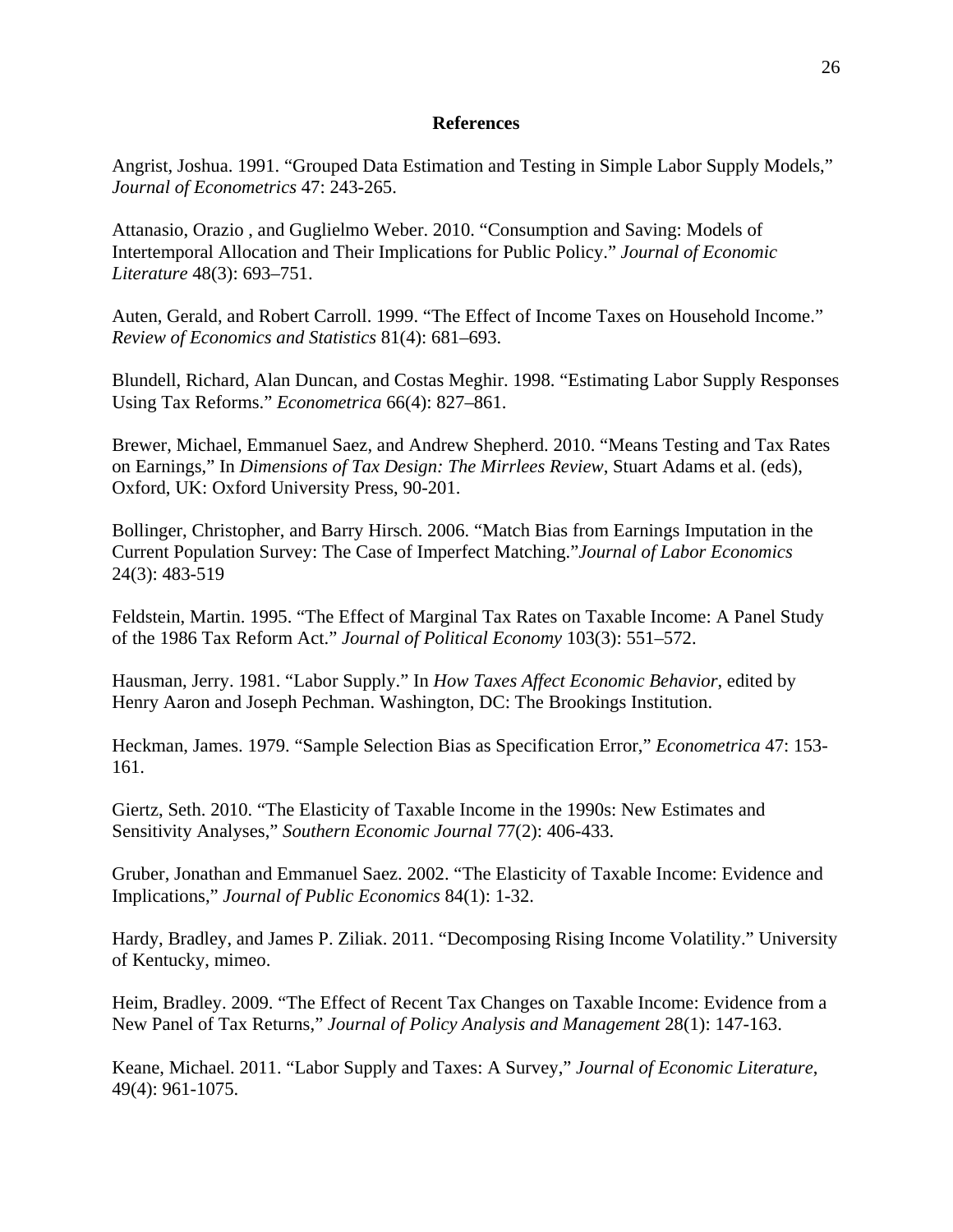Kopczuk, Wojciech. 2005. "Tax Bases, Tax Rates, and the Elasticity of Reported Income." *Journal of Public Economics* 89: 2093–2119.

Larrimore, Jeff, Richard V. Burkhauser, Shuaizhang Feng, and Laura Zayatz. 2009. "Consistent Cell Means for Topcoded Incomes in the Public Use March CPS (1976–2007)." *Journal of Economic and Social Measurement*.33(2-3): 89-128

MaCurdy, Thomas, David Green, and Harry Paarsch. 1990. "Assessing Empirical Approaches for Analyzing Taxes and Labor Supply." *Journal of Human Resources* 25(3): 415-489.

Moffitt, Robert, and Mark Wilhelm. 2000. "Taxation and the Labor Supply Decisions of the Affluent." In Joel Slemrod, ed., *Does Atlas Shrug? The Economic Consequences of Taxing the Rich*. New York: Russell Sage Foundation.

Mroz, Thomas. 1987. "The Sensitivity of an Empirical Model of Married Women's Hours of Work to Economic and Statistical Assumptions." *Econometrica* 55(4): 765–799.

Nickell, Stephen. 1981. "Biases in Dynamic Models with Fixed Effects," *Econometrica* 49: 1417-1426.

Saez, Emmanuel. 2001. "Using Elasticities to Derive Optimal Income Tax Rates." *Review of Economic Studies* 68: 205–229.

Saez, Emmanuel, Joel Slemrod, and Seth Giertz. 2011. "The Elasticity of Taxable Income with Respect to Marginal Tax Rates: A Critical Review," *Journal of Economic Literature*, Forthcoming.

Singleton, Perry. 2011. "The Effect of Taxes on Taxable Earnings: Evidence from the 2001 and Related U.S. Federal Tax Acts." *National Tax Journal*, 64(2):323-352

Triest, Robert K. 1990. "The Effect of Income Taxation on Labor Supply in the United States." *Journal of Human Resources* 25(3): 491–516.

Verbeek, Marno, and Francis Vella. 2005. "Estimating Dynamic Models from Repeated Cross Sections," *Journal of Econometrics* 127(1): 83-102.

Weber, Caroline. 2011. "Obtaining a Consistent Estimate of the Elasticity of Taxable Income Using Difference-in-Differences." University of Michigan, mimeo

Wooldrige, Jeffrey M. 2002. Econometric Analysis of Cross Section and Panal Data. MIT Press

Ziliak, James P. and Thomas J. Kniesner. 1998. "The Importance of Sample Attrition in Life-Cycle Labor Supply Estimation." *Journal of Human Resources*, 33(2): 507-530.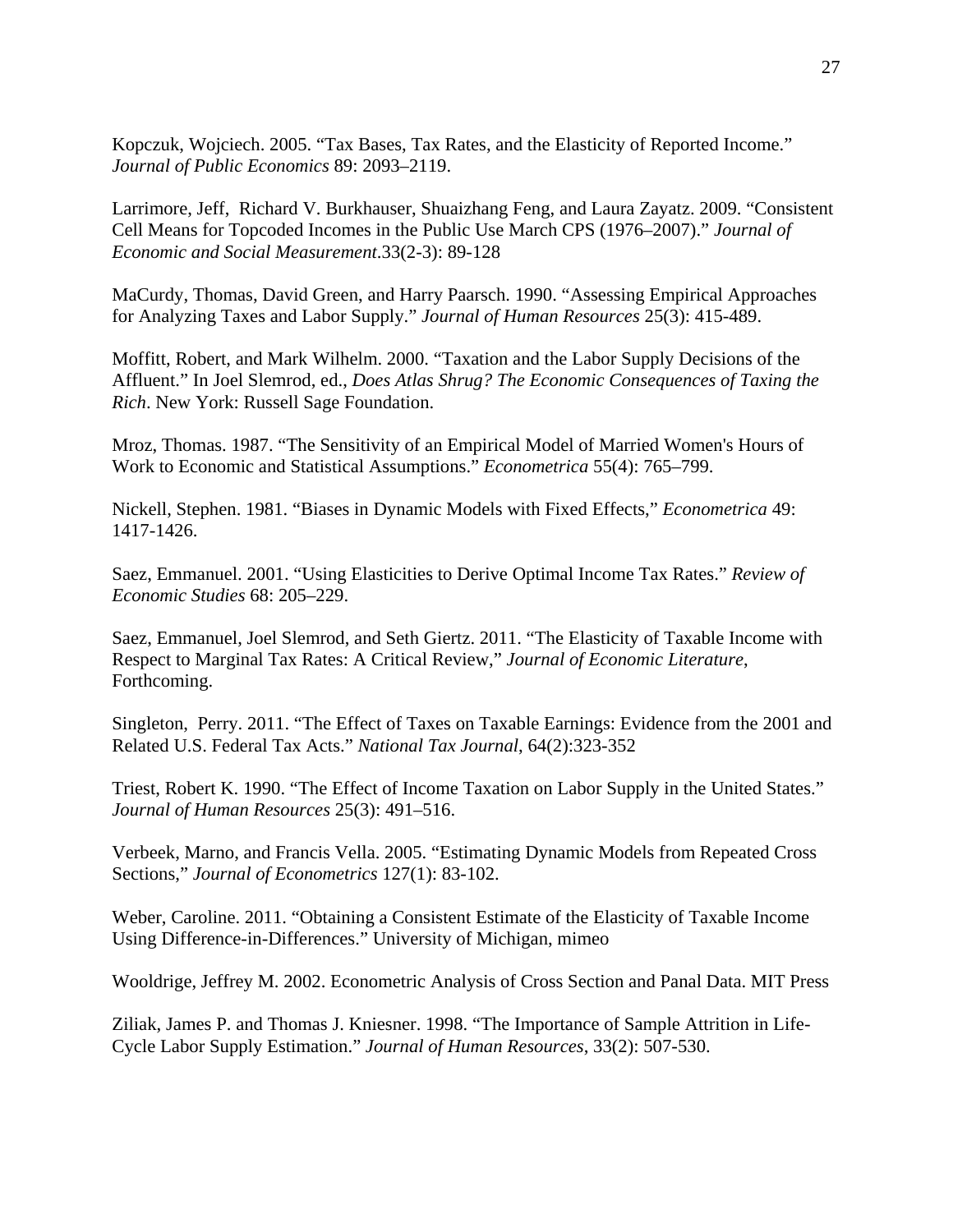Ziliak, James P. and Thomas J. Kniesner. 1999. "Estimating Life-Cycle Labor-Supply Tax Effects." *Journal of Political Economy* 107(2): 326–359.

Ziliak, James P., and Thomas J. Kniesner. 2005. "The Effect of Income Taxation on Consumption and Labor Supply." *Journal of Labor Economics*, 23(4): 769–796.

Ziliak, James P., Bradley Hardy, and Christopher Bollinger. 2011. "Earnings Volatility in America: Evidence from Matched CPS," *Labour Economics*, 18(6): 742-754.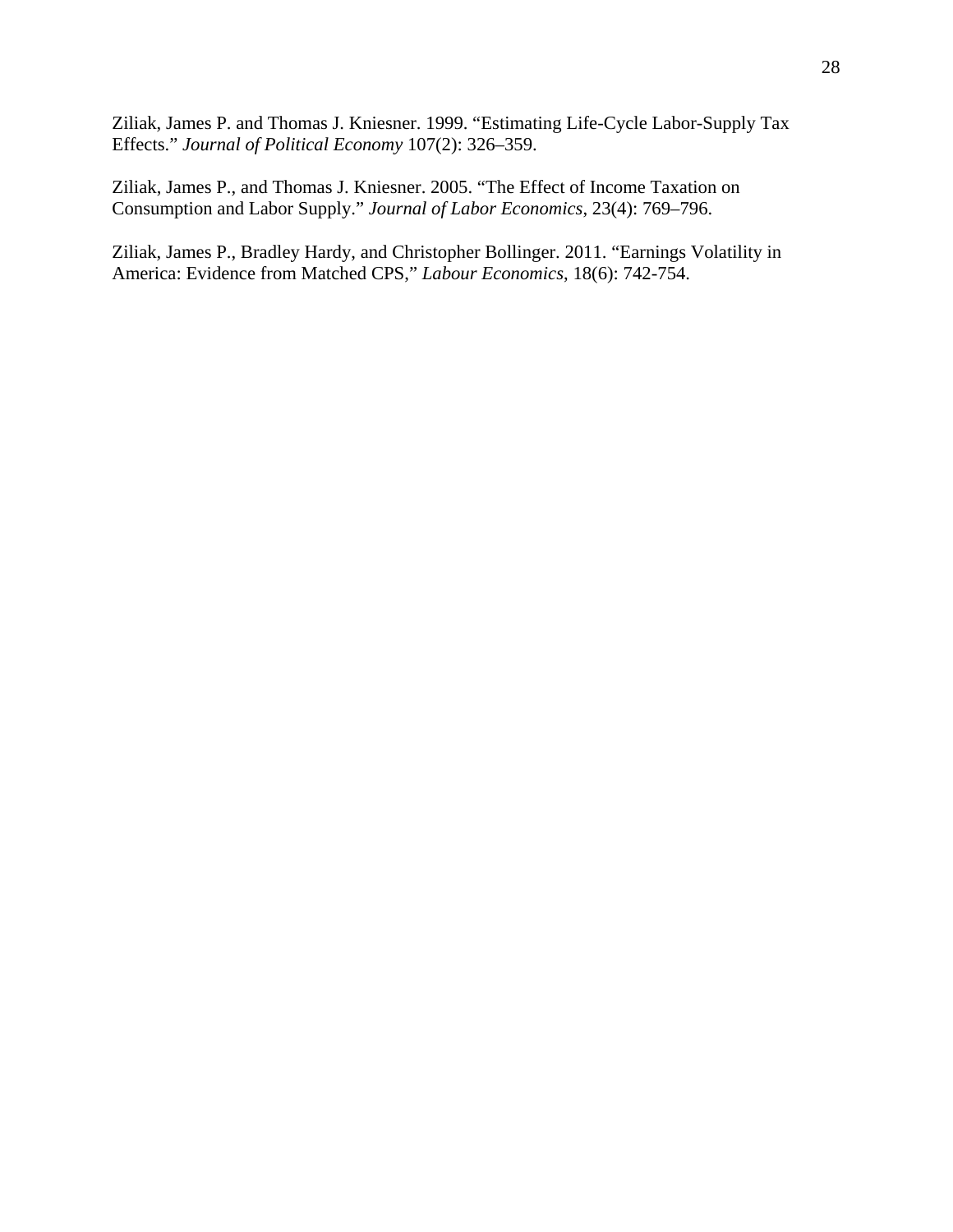|                       |             | <b>Broad Income</b>         |             |                  |             |                             | AGI         |                  | Taxable Income |               |             |                  |
|-----------------------|-------------|-----------------------------|-------------|------------------|-------------|-----------------------------|-------------|------------------|----------------|---------------|-------------|------------------|
|                       |             | $\text{Fed} + \text{State}$ |             | Fed +State+ Fica |             | $\text{Fed} + \text{State}$ |             | Fed +State+ Fica |                | $Fed + State$ |             | Fed +State+ Fica |
|                       | weighted    | unweighted                  | weighted    | unweighted       | weighted    | unweighted                  | weighted    | unweighted       | weighted       | unweighted    | weighted    | unweighted       |
| ln(income)            |             |                             |             |                  |             |                             |             |                  |                |               |             |                  |
| Elasticity            | $0.145**$   | $0.090**$                   | $-0.020$    | $-0.004$         | $0.308***$  | $0.314***$                  | 0.067       | $0.194***$       | $0.245***$     | $0.106*$      | 0.011       | $-0.016$         |
|                       | (0.060)     | (0.046)                     | (0.048)     | (0.038)          | (0.075)     | (0.064)                     | (0.055)     | (0.056)          | (0.070)        | (0.063)       | (0.055)     | (0.054)          |
| Spline of ln(income)  |             |                             |             |                  |             |                             |             |                  |                |               |             |                  |
| Elasticity            | $0.168**$   | $-0.103**$                  | 0.085       | $-0.050$         | $0.181**$   | 0.025                       | 0.077       | 0.019            | $0.214***$     | $-0.157**$    | 0.083       | $-0.110**$       |
|                       | (0.067)     | (0.045)                     | (0.052)     | (0.038)          | (0.071)     | (0.061)                     | (0.055)     | (0.049)          | (0.081)        | (0.067)       | (0.062)     | (0.055)          |
| Deciles of ln(income) |             |                             |             |                  |             |                             |             |                  |                |               |             |                  |
| Elasticity            | $-0.365***$ | $-0.306***$                 | $-0.317***$ | $-0.217***$      | $-0.333***$ | $-0.135**$                  | $-0.315***$ | $-0.110**$       | $-0.432***$    | $-0.656***$   | $-0.389***$ | $-0.507***$      |
|                       | (0.061)     | (0.043)                     | (0.049)     | (0.036)          | (0.066)     | (0.059)                     | (0.053)     | (0.049)          | (0.072)        | (0.069)       | (0.057)     | (0.056)          |
| <b>Observations</b>   | 86272       | 86272                       | 86272       | 86272            | 85317       | 85317                       | 85317       | 85317            | 85683          | 85683         | 85683       | 85683            |

## **Table 1. Estimates of Elasticity of Taxable Income with Synthetic Tax Rate Instrument, 1979-1990**

Robust standard errors in parentheses.\*\*\* p<0.01, \*\* p<0.05, \* p<0.1 All regression include controls for marital status and initial year. Income range is broad income greater than \$10,000.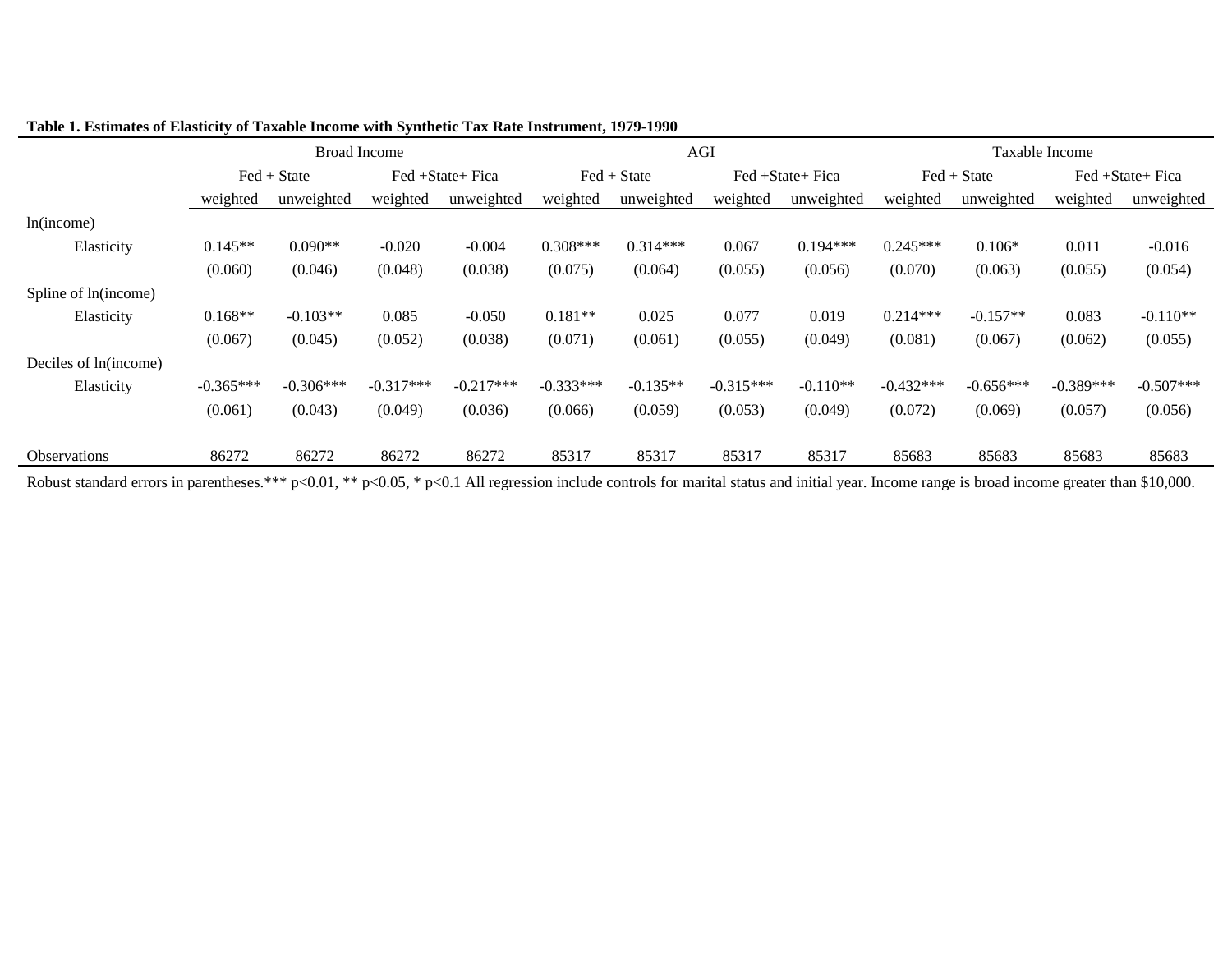|                          |            |               | <b>Broad Income</b> |                  |            |             | AGI        |                  | Taxable Inocme |             |             |                  |
|--------------------------|------------|---------------|---------------------|------------------|------------|-------------|------------|------------------|----------------|-------------|-------------|------------------|
|                          |            | $Fed + State$ |                     | Fed +State+ Fica |            | Fed + State |            | Fed +State+ Fica |                | Fed + State |             | Fed +State+ Fica |
|                          | weighted   | unweighted    | weighted            | unweighted       | weighted   | unweighted  | weighted   | unweighted       | weighted       | unweighted  | weighted    | unweighted       |
| ln(income)               |            |               |                     |                  |            |             |            |                  |                |             |             |                  |
| Elasticity               | $0.202***$ | 0.016         | $0.098***$          | 0.013            | $0.247***$ | $0.116***$  | $0.133***$ | $0.108***$       | $0.224***$     | $-0.014$    | $0.108***$  | $-0.004$         |
|                          | (0.034)    | (0.022)       | (0.027)             | (0.019)          | (0.037)    | (0.028)     | (0.030)    | (0.025)          | (0.040)        | (0.033)     | (0.032)     | (0.029)          |
| spline of<br>ln(income)  |            |               |                     |                  |            |             |            |                  |                |             |             |                  |
| Elasticity               | $0.217***$ | 0.003         | $0.113***$          | 0.010            | $0.240***$ | $0.069**$   | $0.126***$ | $0.055**$        | $0.272***$     | 0.044       | $0.139***$  | 0.044            |
|                          | (0.037)    | (0.023)       | (0.028)             | (0.019)          | (0.039)    | (0.028)     | (0.030)    | (0.024)          | (0.045)        | (0.036)     | (0.035)     | (0.030)          |
| Deciles of<br>ln(income) |            |               |                     |                  |            |             |            |                  |                |             |             |                  |
| Elasticity               | $-0.009$   | $-0.071***$   | $-0.088***$         | $-0.055***$      | 0.043      | $0.068**$   | $-0.055*$  | $0.047*$         | $-0.020$       | $-0.246***$ | $-0.115***$ | $-0.198***$      |
|                          | (0.035)    | (0.022)       | (0.027)             | (0.019)          | (0.038)    | (0.029)     | (0.030)    | (0.024)          | (0.043)        | (0.036)     | (0.034)     | (0.030)          |
|                          |            |               |                     |                  |            |             |            |                  |                |             |             |                  |
| <b>Observations</b>      | 198428     | 198428        | 198427              | 198427           | 196450     | 196450      | 196449     | 196449           | 196486         | 196486      | 196485      | 196485           |

|  | Table 2. Estimates of Elasticity of Taxable Income with Synthetic Tax Rate Instrument, 1979-2008 |  |
|--|--------------------------------------------------------------------------------------------------|--|
|  |                                                                                                  |  |

Robust standard errors in parentheses.\*\*\* p<0.01, \*\* p<0.05, \* p<0.1 All regression include controls for marital status and initial year. Income range is broad income greater than \$10,000.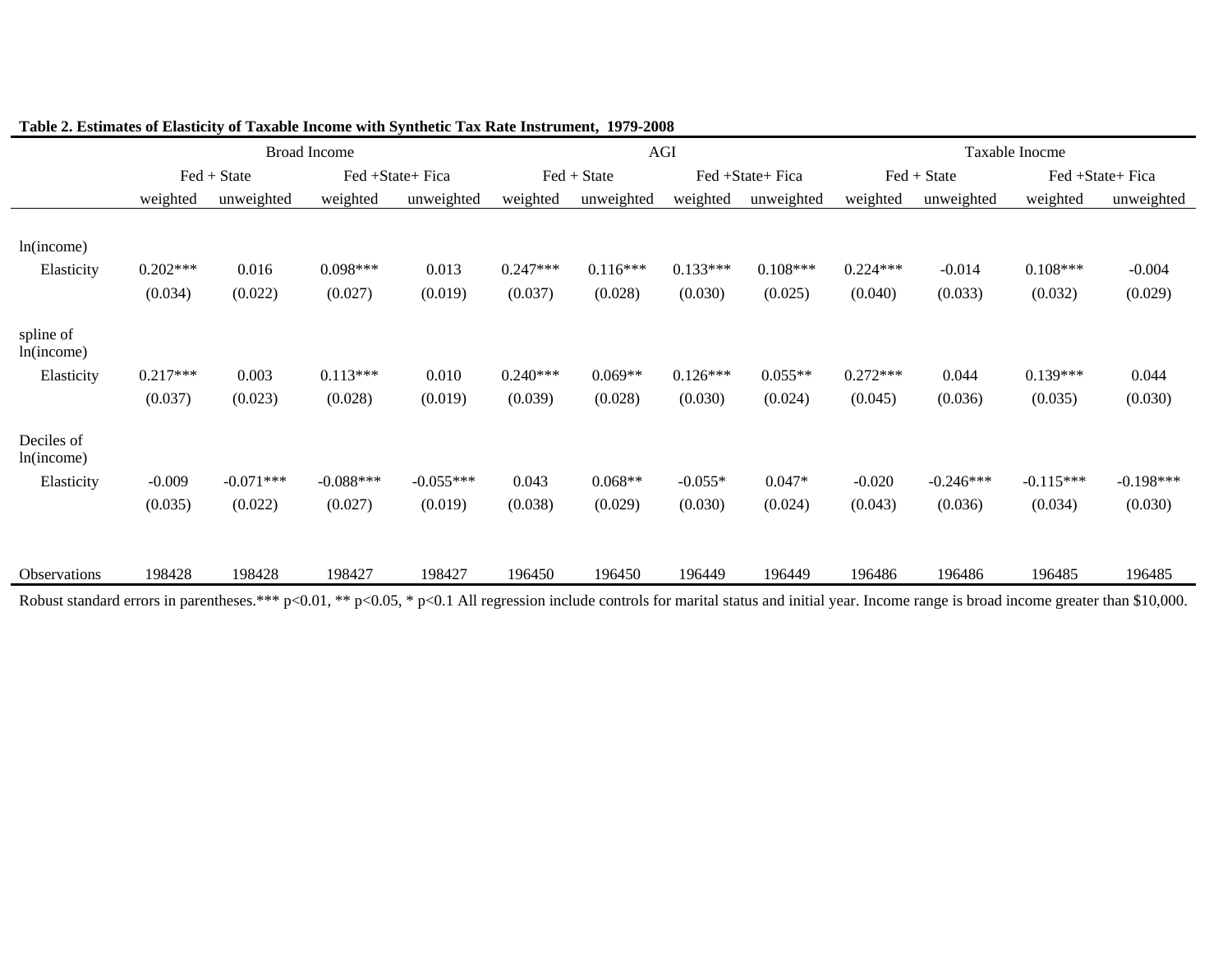|                                     |            |             | <b>Broad Income</b> |            | <b>AGI</b> |            |             |            | <b>Taxable Income</b> |             |             |            |
|-------------------------------------|------------|-------------|---------------------|------------|------------|------------|-------------|------------|-----------------------|-------------|-------------|------------|
|                                     | (1)        | (2)         | (3)                 | (4)        | (1)        | (2)        | (3)         | (4)        | (1)                   | (2)         | (3)         | (4)        |
| Elasticity                          | $0.148***$ | $0.177***$  | $0.210***$          | $-0.001$   | $0.170***$ | $0.193***$ | $0.272***$  | 0.048      | $0.152***$            | $0.198***$  | $0.224***$  | $-0.139**$ |
|                                     | (0.035)    | (0.036)     | (0.045)             | (0.044)    | (0.038)    | (0.039)    | (0.049)     | (0.050)    | (0.043)               | (0.044)     | (0.053)     | (0.056)    |
| Elasticity*African American         |            | $-0.427***$ |                     |            |            | $-0.303**$ |             |            |                       | $-0.635***$ |             |            |
|                                     |            | (0.117)     |                     |            |            | (0.136)    |             |            |                       | (0.152)     |             |            |
| Elasticity*Female                   |            |             | $-0.257***$         |            |            |            | $-0.363***$ |            |                       |             | $-0.292***$ |            |
|                                     |            |             | (0.067)             |            |            |            | (0.075)     |            |                       |             | (0.082)     |            |
| Elasticity*more than high<br>school |            |             |                     | $0.291***$ |            |            |             | $0.244***$ |                       |             |             | $0.532***$ |
|                                     |            |             |                     | (0.064)    |            |            |             | (0.073)    |                       |             |             | (0.077)    |
| <b>Observations</b>                 | 198428     | 198428      | 198428              | 198428     | 196450     | 196450     | 196450      | 196450     | 196486                | 196486      | 196486      | 196486     |

#### **Table 3. Demographics and Heterogeneity in the Elasticity of Taxable Income**

Robust standard errors in parentheses.\*\*\* p<0.01, \*\* p<0.05, \* p<0.1. The net-of-tax share is federal+state. All regressions are weighted, include a 10 piece income spline, and demographic controls of age, age squared, gender (female), race (controls for black and other, with white as the omitted group), education (high school and more than high school, with high school dropout as omitted group), number of children under 6, number of children under 18, and state fixed effects. Income range is broad income over \$10,000, and the sample period is 1979-2008.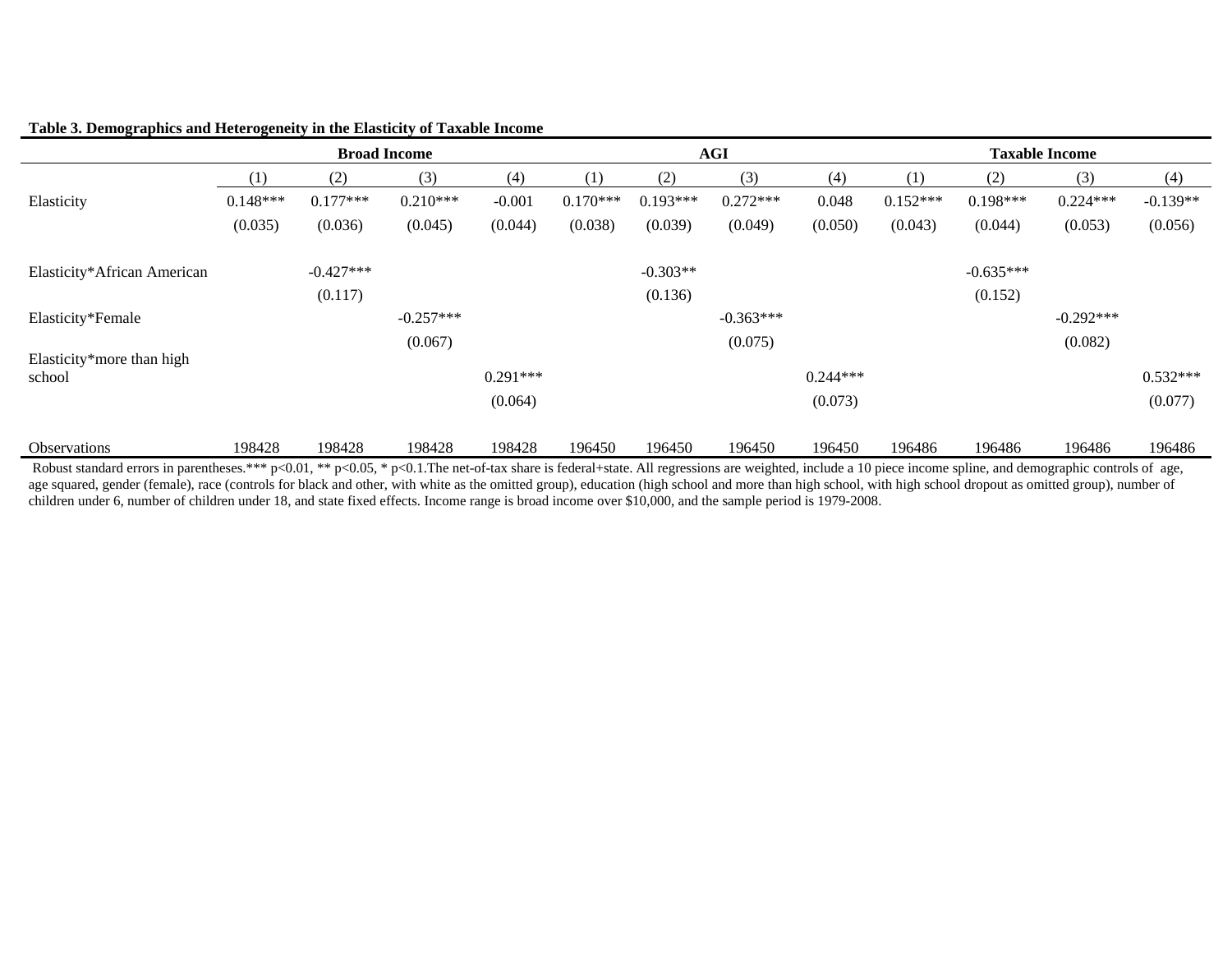|                                                          |             | <b>Broad Income</b> |             | <b>AGI</b>     | <b>Taxable Income</b> |                |  |
|----------------------------------------------------------|-------------|---------------------|-------------|----------------|-----------------------|----------------|--|
|                                                          | Fed+State   | Fed+State+Fica      | Fed+State   | Fed+State+Fica | Fed+State             | Fed+State+Fica |  |
|                                                          |             |                     |             |                |                       |                |  |
| <b>With Selection</b>                                    |             |                     |             |                |                       |                |  |
| spline of ln(income)                                     |             |                     |             |                |                       |                |  |
| Elasticity                                               | $0.151***$  | $0.061**$           | $0.164***$  | $0.066**$      | $0.204***$            | $0.089***$     |  |
|                                                          | (0.036)     | (0.028)             | (0.038)     | (0.030)        | (0.044)               | (0.034)        |  |
|                                                          |             |                     |             |                |                       |                |  |
| <b>Inverse Mills Ratio</b>                               | $-1.227***$ | $-1.209***$         | $-1.256***$ | $-1.237***$    | $-1.281***$           | $-1.260***$    |  |
|                                                          | (0.033)     | (0.032)             | (0.033)     | (0.032)        | (0.050)               | (0.049)        |  |
|                                                          |             |                     |             |                |                       |                |  |
| With Selection & Controlling for Additional Demographics |             |                     |             |                |                       |                |  |
| spline of ln(income)                                     |             |                     |             |                |                       |                |  |
| Elasticity                                               | $0.149***$  | $0.081***$          | $0.172***$  | $0.093***$     | $0.153***$            | $0.083**$      |  |
|                                                          | (0.035)     | (0.027)             | (0.038)     | (0.030)        | (0.043)               | (0.034)        |  |
|                                                          |             |                     |             |                |                       |                |  |
| <b>Inverse Mills Ratio</b>                               | $0.109**$   | $0.105**$           | $0.144***$  | $0.138***$     | 0.089                 | 0.083          |  |
|                                                          | (0.053)     | (0.053)             | (0.050)     | (0.049)        | (0.088)               | (0.087)        |  |
|                                                          |             |                     |             |                |                       |                |  |
| Observations                                             | 198428      | 198427              | 196450      | 196449         | 196486                | 196485         |  |

|  | Table 4. Estimates of the Elasticity of Taxable Income with Synthetic Tax Rate Instruments, Allowing for Non-random Sample Selection |
|--|--------------------------------------------------------------------------------------------------------------------------------------|
|  |                                                                                                                                      |

Robust standard errors in parentheses.\*\*\* p<0.01, \*\* p<0.05, \* p<0.1. All models include dummies for marital status. All regressions are weighted and include 10 piece income spline. All regressions are weighted and include controls for marital status and initial year. Income range is broad income greater than \$10,000, and the sample period is 1979-2008.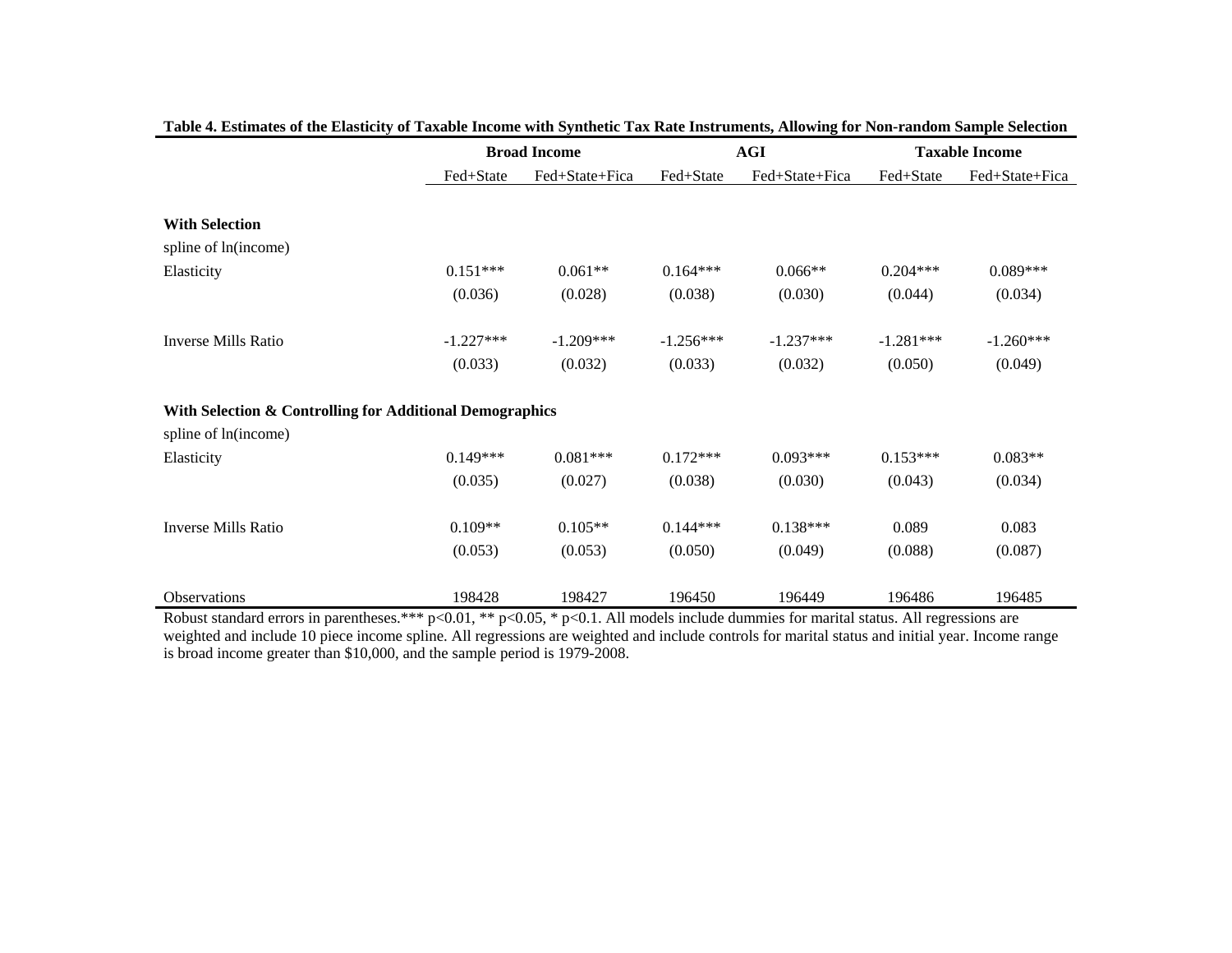|                                                                                                                                                                         |           | <b>Broad Income</b> |            | AGI            |           | Taxable Income |  |  |  |  |
|-------------------------------------------------------------------------------------------------------------------------------------------------------------------------|-----------|---------------------|------------|----------------|-----------|----------------|--|--|--|--|
|                                                                                                                                                                         | fed+state | Fed+state+fica      | Fed+state  | Fed+state+fica | Fed+state | Fed+state+fica |  |  |  |  |
|                                                                                                                                                                         |           |                     |            |                |           |                |  |  |  |  |
| ln(income)                                                                                                                                                              |           |                     |            |                |           |                |  |  |  |  |
| Elasticity                                                                                                                                                              | 0.022     | 0.026               | $0.091***$ | $0.103***$     | $-0.007$  | 0.018          |  |  |  |  |
|                                                                                                                                                                         | (0.024)   | (0.021)             | (0.030)    | (0.027)        | (0.035)   | (0.030)        |  |  |  |  |
| spline of ln(income)                                                                                                                                                    |           |                     |            |                |           |                |  |  |  |  |
| Elasticity                                                                                                                                                              | 0.011     | 0.022               | $0.060*$   | $0.052**$      | 0.056     | $0.061*$       |  |  |  |  |
|                                                                                                                                                                         | (0.025)   | (0.021)             | (0.032)    | (0.026)        | (0.038)   | (0.031)        |  |  |  |  |
|                                                                                                                                                                         |           |                     |            |                |           |                |  |  |  |  |
| <b>Observations</b>                                                                                                                                                     | 197939    | 197938              | 195976     | 195975         | 196020    | 196019         |  |  |  |  |
| Robust standard errors in parentheses.*** $p<0.01$ , ** $p<0.05$ , * $p<0.1$ All regression include controls for marital status and initial year. Income range is broad |           |                     |            |                |           |                |  |  |  |  |

## **Table 5. Estimates of the Elasticity of Taxable Income Using a Cohort-Mean Synthetic Instrument**

income greater than \$10,000, and the sample period is 1979-2008.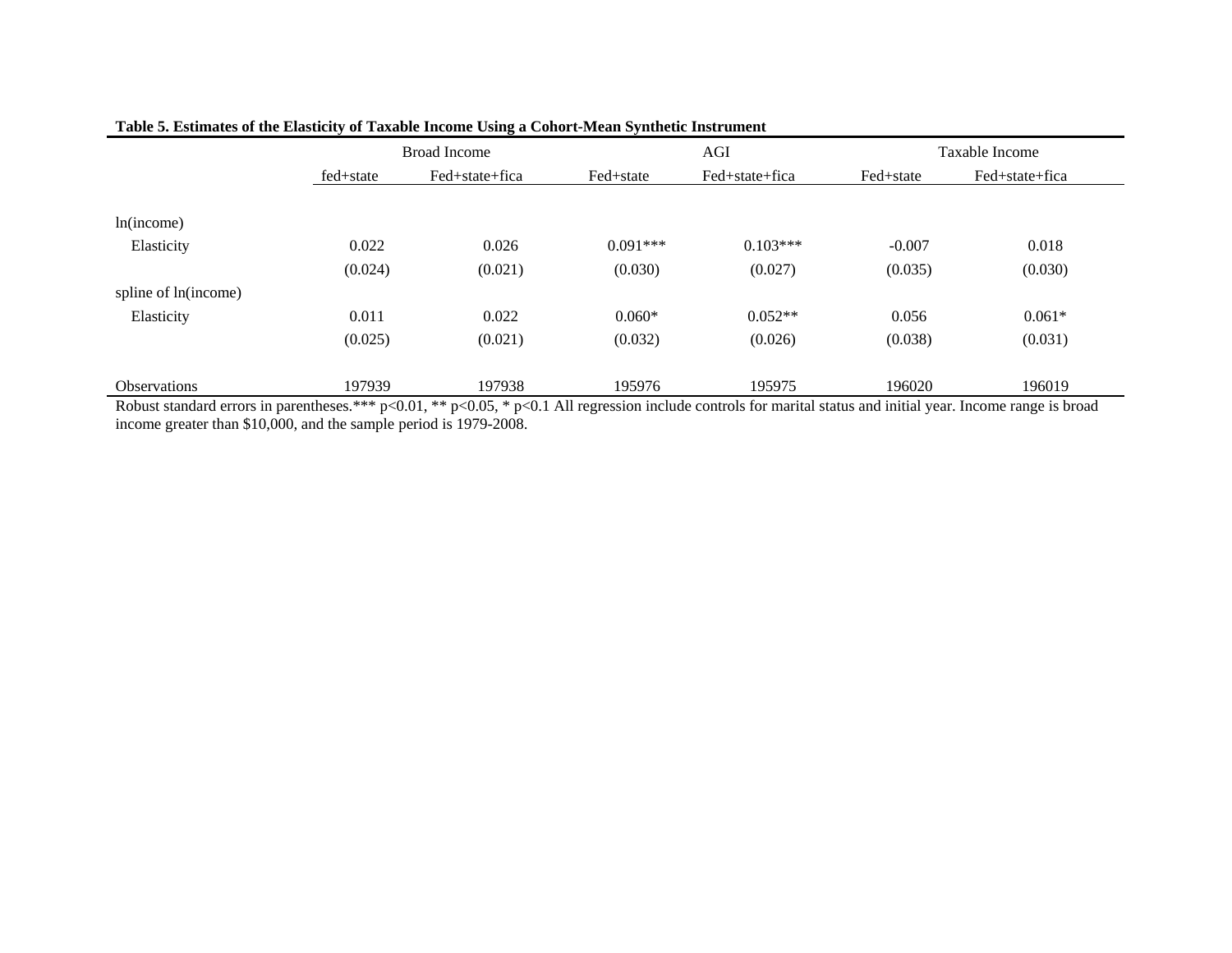|                            |                                       |                             | 1979-1990                            |                                       |                                       | 1979-2008                 |                             |                                      |                                       |                                       |  |  |
|----------------------------|---------------------------------------|-----------------------------|--------------------------------------|---------------------------------------|---------------------------------------|---------------------------|-----------------------------|--------------------------------------|---------------------------------------|---------------------------------------|--|--|
|                            | N <sub>o</sub><br>Selection<br>(Eq 4) | With<br>Selection<br>(Eq 5) | No Selection<br>With<br>Demographics | With<br>Demographics<br>and Selection | No<br>selection<br>or Year<br>effects | No<br>Selection<br>(Eq 4) | With<br>Selection<br>(Eq 5) | No Selection<br>With<br>Demographics | With<br>Demographics<br>and Selection | No<br>selection<br>or Year<br>effects |  |  |
| state+federal tax:         |                                       |                             |                                      |                                       |                                       |                           |                             |                                      |                                       |                                       |  |  |
| Elasticity                 | $-1.314***$                           | $-1.196***$                 | $-1.016***$                          | $-0.990***$                           | $0.565***$                            | $-1.787***$               | $-1.532***$                 | $-1.249***$                          | $-1.221***$                           | $-0.082$                              |  |  |
|                            | (0.152)                               | (0.142)                     | (0.170)                              | (0.158)                               | (0.113)                               | (0.104)                   | (0.099)                     | (0.108)                              | (0.104)                               | (0.090)                               |  |  |
| <b>Inverse Mills Ratio</b> |                                       | $-0.593***$                 |                                      | $-0.533***$                           |                                       |                           | $-0.536***$                 |                                      | $-0.370***$                           |                                       |  |  |
|                            |                                       | (0.093)                     |                                      | (0.084)                               |                                       |                           | (0.058)                     |                                      | (0.060)                               |                                       |  |  |
| state+federal+fica<br>tax: |                                       |                             |                                      |                                       |                                       |                           |                             |                                      |                                       |                                       |  |  |
| Elasticity                 | $-1.116***$                           | $-1.008***$                 | $-0.740***$                          | $-0.732***$                           | $0.685***$                            | $-1.704***$               | $-1.426***$                 | $-1.060***$                          | $-1.032***$                           | $-0.019$                              |  |  |
|                            | (0.170)                               | (0.161)                     | (0.187)                              | (0.176)                               | (0.111)                               | (0.121)                   | (0.113)                     | (0.119)                              | (0.115)                               | (0.097)                               |  |  |
| <b>Inverse Mills Ratio</b> |                                       | $-0.641***$                 |                                      | $-0.549***$                           |                                       |                           | $-0.592***$                 |                                      | $-0.378***$                           |                                       |  |  |
|                            |                                       | (0.099)                     |                                      | (0.087)                               |                                       |                           | (0.061)                     |                                      | (0.063)                               |                                       |  |  |
| <b>Observations</b>        | 288                                   | 288                         | 288                                  | 288                                   | 288                                   | 718                       | 718                         | 718                                  | 718                                   | 718                                   |  |  |

## **Table 6. Cohort-Based Estimates of the Elasticity of Taxable Income, Dependent Variable is Broad Income**

Robust standard errors in parentheses. \*\*\* p<0.01, \*\* p<0.05, \* p<0.1. All regressions include controls for cohort marital status.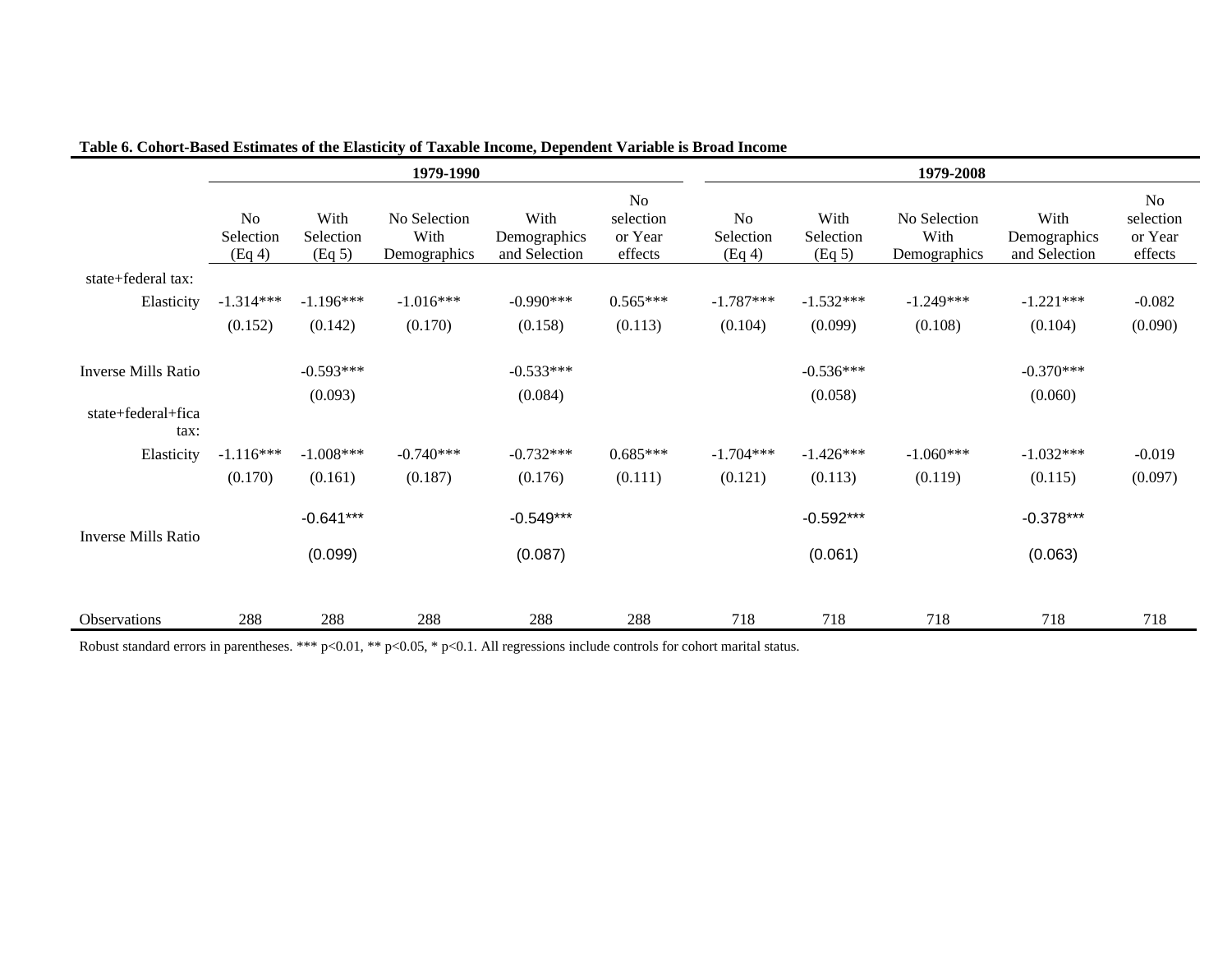|                            |                                       |                             | 1979-1990                            |                                       |                                       | 1979-2008                             |                             |                                      |                                       |                                                   |  |
|----------------------------|---------------------------------------|-----------------------------|--------------------------------------|---------------------------------------|---------------------------------------|---------------------------------------|-----------------------------|--------------------------------------|---------------------------------------|---------------------------------------------------|--|
|                            | N <sub>o</sub><br>Selection<br>(Eq 4) | With<br>Selection<br>(Eq 5) | No Selection<br>With<br>Demographics | With<br>Demographics<br>and Selection | No<br>selection<br>or Year<br>effects | N <sub>o</sub><br>Selection<br>(Eq 4) | With<br>Selection<br>(Eq 5) | No Selection<br>With<br>Demographics | With<br>Demographics<br>and Selection | N <sub>0</sub><br>selection<br>or Year<br>effects |  |
| state+federal tax:         |                                       |                             |                                      |                                       |                                       |                                       |                             |                                      |                                       |                                                   |  |
| Elasticity                 | $-1.572***$                           | $-1.444***$                 | $-1.367***$                          | $-1.336***$                           | $0.584***$                            | $-2.057***$                           | $-1.808***$                 | $-1.619***$                          | $-1.589***$                           | $-0.131$                                          |  |
|                            | (0.182)                               | (0.172)                     | (0.206)                              | (0.193)                               | (0.126)                               | (0.125)                               | (0.119)                     | (0.130)                              | (0.125)                               | (0.100)                                           |  |
| <b>Inverse Mills Ratio</b> |                                       | $-0.642***$                 |                                      | $-0.609***$                           |                                       |                                       | $-0.521***$                 |                                      | $-0.396***$                           |                                                   |  |
|                            |                                       | (0.121)                     |                                      | (0.115)                               |                                       |                                       | (0.067)                     |                                      | (0.070)                               |                                                   |  |
| state+federal+fica<br>tax: |                                       |                             |                                      |                                       |                                       |                                       |                             |                                      |                                       |                                                   |  |
| Elasticity                 | $-1.395***$                           | $-1.278***$                 | $-1.103***$                          | $-1.093***$                           | $0.707***$                            | $-1.994***$                           | $-1.720***$                 | $-1.429***$                          | $-1.400***$                           | $-0.068$                                          |  |
|                            | (0.204)                               | (0.196)                     | (0.227)                              | (0.215)                               | (0.125)                               | (0.146)                               | (0.137)                     | (0.145)                              | (0.140)                               | (0.108)                                           |  |
| <b>Inverse Mills Ratio</b> |                                       | $-0.695***$                 |                                      | $-0.631***$                           |                                       |                                       | $-0.583***$                 |                                      | $-0.405***$                           |                                                   |  |
|                            |                                       | (0.126)                     |                                      | (0.117)                               |                                       |                                       | (0.070)                     |                                      | (0.073)                               |                                                   |  |
| <b>Observations</b>        | 288                                   | 288                         | 288                                  | 288                                   | 288                                   | 718                                   | 718                         | 718                                  | 718                                   | 718                                               |  |

# **Table 7. Cohort-Based Estimates of the Elasticity of Taxable Income, Dependent Variable is AGI**

Robust standard errors in parentheses. \*\*\* p<0.01, \*\* p<0.05, \* p<0.1. All regressions include controls for cohort marital status.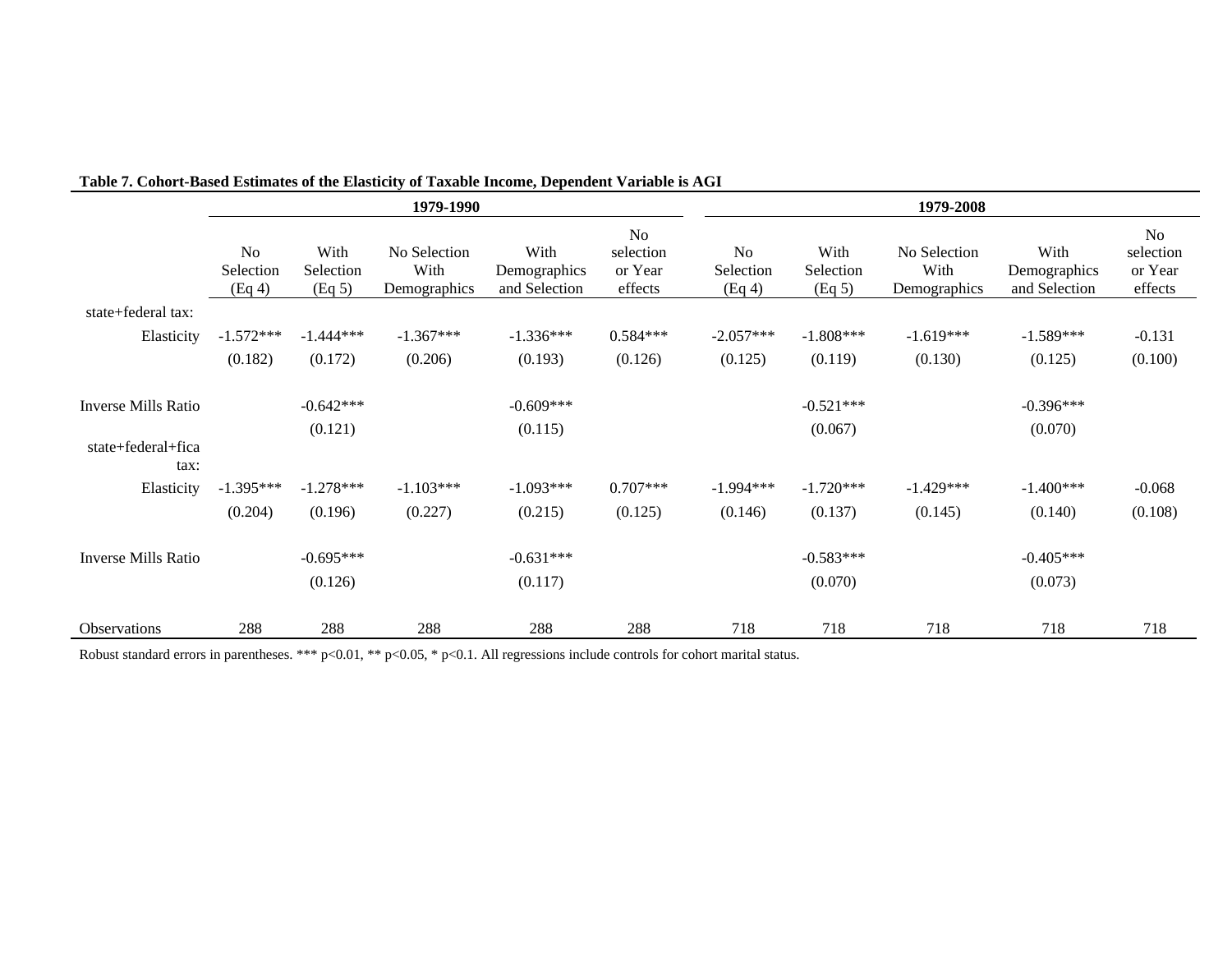|                            |                                       |                             | 1979-1990                            |                                       |                                              | 1979-2008                             |                             |                                      |                                       |                                                   |  |  |
|----------------------------|---------------------------------------|-----------------------------|--------------------------------------|---------------------------------------|----------------------------------------------|---------------------------------------|-----------------------------|--------------------------------------|---------------------------------------|---------------------------------------------------|--|--|
|                            | N <sub>o</sub><br>Selection<br>(Eq 4) | With<br>Selection<br>(Eq 5) | No Selection<br>With<br>Demographics | With<br>Demographics<br>and Selection | <b>No</b><br>selection<br>or Year<br>effects | N <sub>o</sub><br>Selection<br>(Eq 4) | With<br>Selection<br>(Eq 5) | No Selection<br>With<br>Demographics | With<br>Demographics<br>and Selection | N <sub>o</sub><br>selection<br>or Year<br>effects |  |  |
| state+federal tax:         |                                       |                             |                                      |                                       |                                              |                                       |                             |                                      |                                       |                                                   |  |  |
| Elasticity                 | $-1.359***$                           | $-1.258***$                 | $-1.239***$                          | $-1.214***$                           | 0.196                                        | $-2.190***$                           | $-1.921***$                 | $-1.643***$                          | $-1.611***$                           | $-0.365***$                                       |  |  |
|                            | (0.192)                               | (0.188)                     | (0.203)                              | (0.194)                               | (0.129)                                      | (0.139)                               | (0.135)                     | (0.135)                              | (0.133)                               | (0.109)                                           |  |  |
| <b>Inverse Mills Ratio</b> |                                       | $-0.506***$                 |                                      | $-0.496***$                           |                                              |                                       | $-0.563***$                 |                                      | $-0.435***$                           |                                                   |  |  |
|                            |                                       | (0.133)                     |                                      | (0.117)                               |                                              |                                       | (0.084)                     |                                      | (0.084)                               |                                                   |  |  |
| state+federal+fica<br>tax: |                                       |                             |                                      |                                       |                                              |                                       |                             |                                      |                                       |                                                   |  |  |
| Elasticity                 | $-1.103***$                           | $-1.008***$                 | $-0.889***$                          | $-0.881***$                           | 0.210                                        | $-2.101***$                           | $-1.805***$                 | $-1.394***$                          | $-1.361***$                           | $-0.355***$                                       |  |  |
|                            | (0.217)                               | (0.216)                     | (0.224)                              | (0.217)                               | (0.136)                                      | (0.160)                               | (0.153)                     | (0.151)                              | (0.149)                               | (0.120)                                           |  |  |
| <b>Inverse Mills Ratio</b> |                                       | $-0.560***$                 |                                      | $-0.516***$                           |                                              |                                       | $-0.631***$                 |                                      | $-0.445***$                           |                                                   |  |  |
|                            |                                       | (0.138)                     |                                      | (0.121)                               |                                              |                                       | (0.087)                     |                                      | (0.088)                               |                                                   |  |  |
| <b>Observations</b>        | 288                                   | 288                         | 288                                  | 288                                   | 288                                          | 718                                   | 718                         | 718                                  | 718                                   | 718                                               |  |  |

## **Table 8. Cohort-Based Estimates of the Elasticity of Taxable Income, Dependent Variable is Taxable Income**

Robust standard errors in parentheses. \*\*\* p<0.01, \*\* p<0.05, \* p<0.1.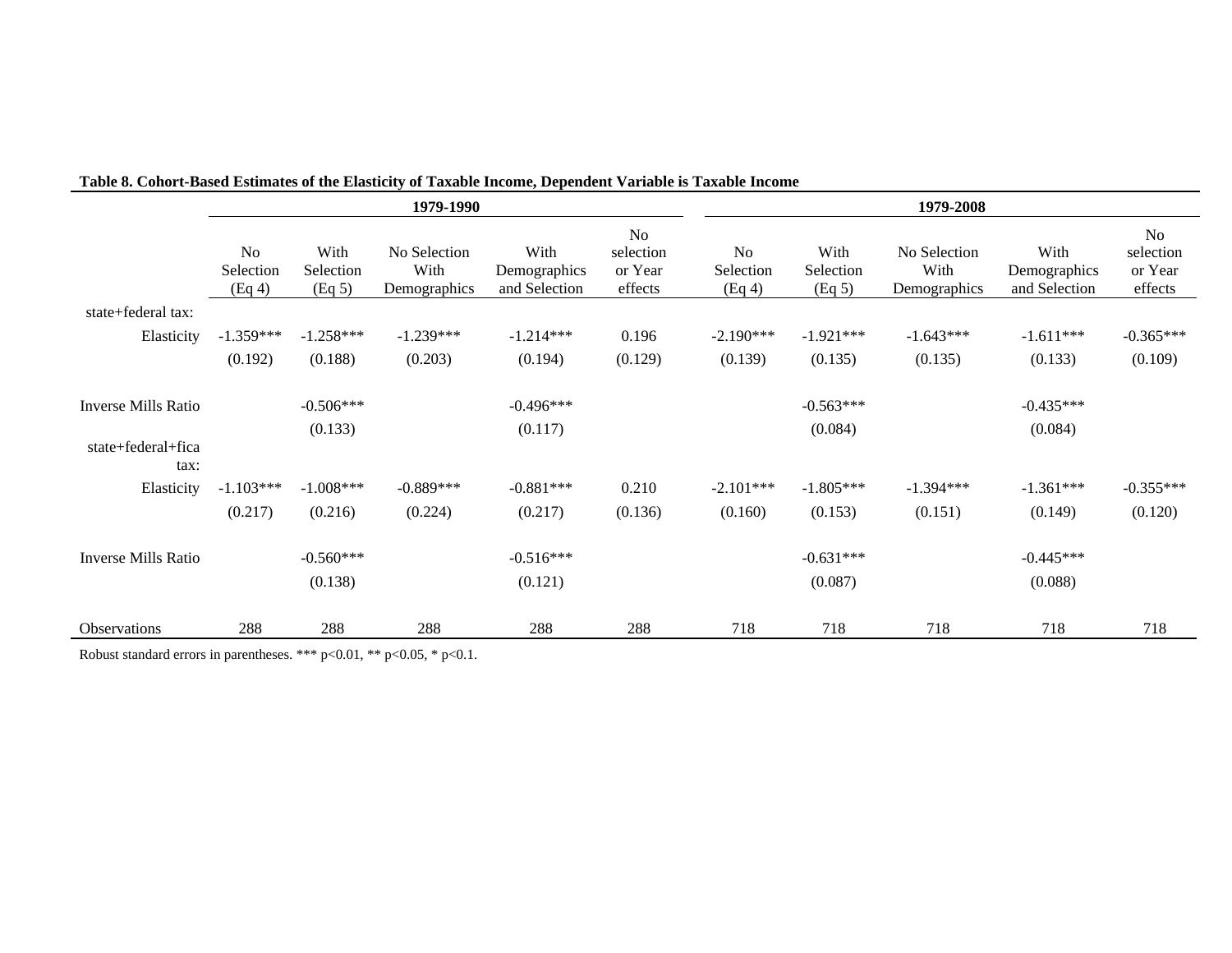|                            |                        |                        | <b>Broad Income</b>    |                        |                        |                        | <b>AGI</b>             |                        | <b>Taxable Income</b>  |                        |                        |                        |
|----------------------------|------------------------|------------------------|------------------------|------------------------|------------------------|------------------------|------------------------|------------------------|------------------------|------------------------|------------------------|------------------------|
|                            |                        | Fed+State              | Fed+State+Fica         |                        |                        | Fed+State              |                        | Fed+State+Fica         |                        | Fed+State              |                        | Fed+State+Fica         |
|                            | (1)                    | (2)                    | (1)                    | (2)                    | (1)                    | (2)                    | (1)                    | (2)                    | (1)                    | (2)                    | (1)                    | (2)                    |
| Elasticity                 | $-1.211***$<br>(0.086) | $-1.801***$<br>(0.131) | $-1.149***$<br>(0.096) | $-1.457***$<br>(0.136) | $-1.556***$<br>(0.118) | $-2.208***$<br>(0.167) | $-1.493***$<br>(0.132) | $-1.858***$<br>(0.171) | $-1.562***$<br>(0.120) | $-2.072***$<br>(0.192) | $-1.495***$<br>(0.133) | $-1.689***$<br>(0.195) |
| Additional<br>Demographics |                        |                        |                        |                        |                        |                        |                        |                        |                        |                        |                        |                        |
| Elasticity                 | $-0.996***$            | $-1.761***$            | $-0.885***$            | $-1.415***$            | $-1.340***$            | $-2.163***$            | $-1.210***$            | $-1.812***$            | $-1.293***$            | $-1.935***$            | $-1.130***$            | $-1.549***$            |
|                            | (0.092)                | (0.131)                | (0.102)                | (0.136)                | (0.126)                | (0.169)                | (0.138)                | (0.173)                | (0.126)                | (0.189)                | (0.140)                | (0.190)                |
| Observations               | 679                    | 679                    | 679                    | 679                    | 679                    | 679                    | 679                    | 679                    | 679                    | 679                    | 679                    | 679                    |

#### **Table 9. Estimates of the Elasticity of Taxable Income from Dynamic Cohort Models**

Robust standard errors in parentheses.\*\*\* p<0.01, \*\* p<0.05, \* p<0.1. All models are weighted and include controls for cohort marital status and initial income. The sample period is 1979-2008. Specification (1) refers to equation (6) of the text and is a cohort version of a dynamic panel model, while specification (2) refers to equation (7) of the text, a first difference cohort model.